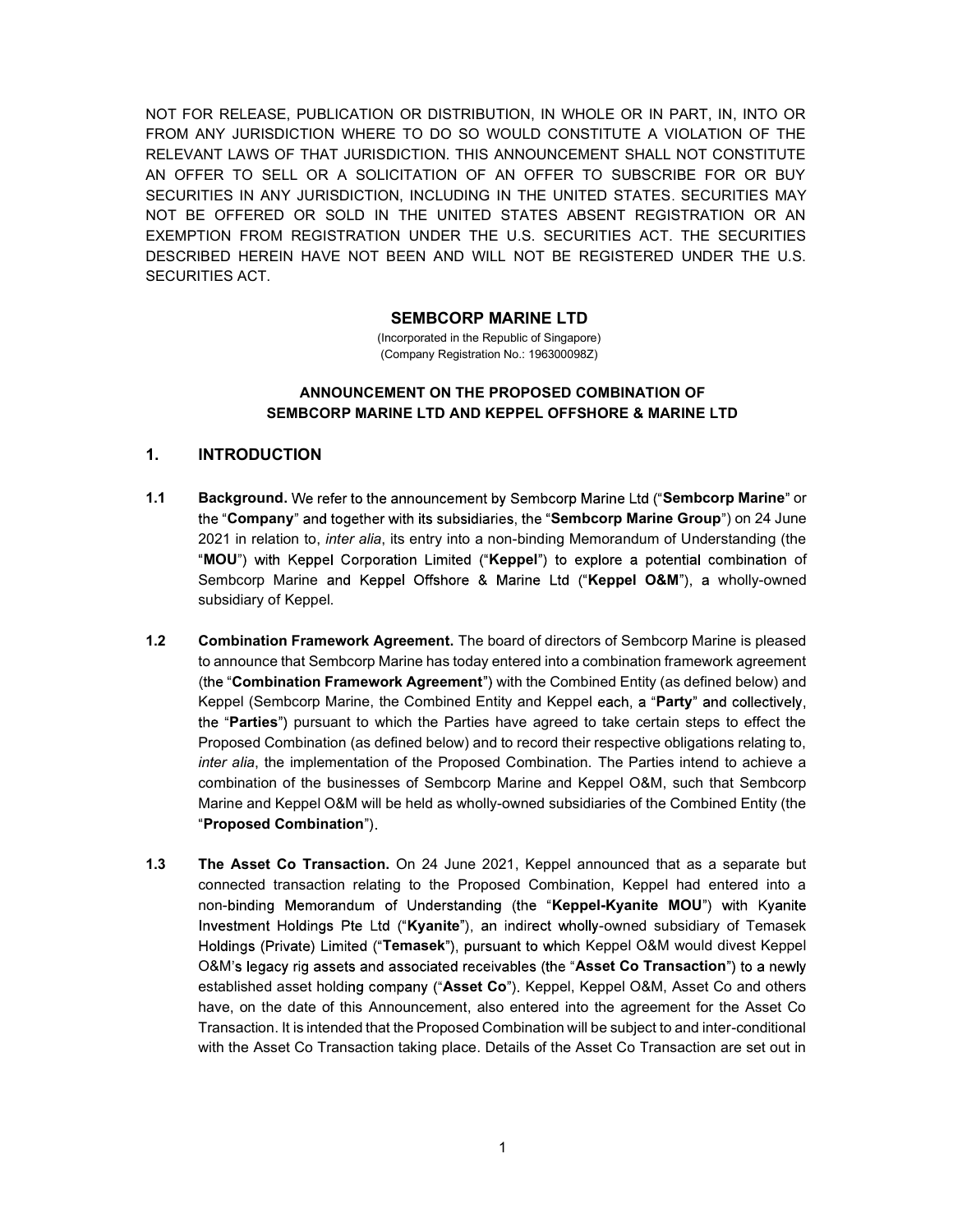the announcement issued today by Keppel in relation to the Proposed Combination (the Keppel Announcement")<sup>1</sup>.

## 2. INFORMATION ON SEMBCORP MARINE

- 2.1 History. The Company is a public limited company incorporated in Singapore on 25 April 1963. The Company was officially listed on the Main Board of the Singapore Exchange Securities Trading Limited (the "SGX-ST") on 18 September 1987.
- 2.2 Business. The Sembcorp Marine Group provides innovative engineering solutions to the global offshore & marine (" $O&M$ ") and energy industries, with an increasing focus on renewable and clean energy solutions. The principal activities of the Sembcorp Marine Group include:
	- 2.2.1 Rigs & Floaters: this segment provides turnkey solutions for complex projects;
	- 2.2.2 Repairs & Upgrades: this segment offers one-stop repair and upgrade solutions for all types of O&M vessels and structures;
	- 2.2.3 **Offshore Platforms:** this segment provides design and construction solutions for a wide range of offshore platforms; and
	- 2.2.4 Specialised Shipbuilding: this segment provides design and construction solutions for high performance specialised vessels.
- 2.3 Board. As at the date of this Announcement, the Board of Sembcorp Marine comprises the following:

| <b>Directors</b>            | <b>Designation</b>                                |
|-----------------------------|---------------------------------------------------|
| Tan Sri Mohd Hassan Marican | Chairman<br>Non-Executive/Non-Independent<br>and  |
|                             | Director                                          |
| Yap Chee Keong              | Deputy Chairman and Non-Executive/Independent     |
|                             | Director                                          |
| Wong Weng Sun               | President & CEO and Executive/Non-Independent     |
|                             | Director                                          |
| Bob Tan Beng Hai            | Non-Executive/Independent Director<br>and<br>Lead |
|                             | Independent Director                              |
| Gina Lee-Wan                | Non-Executive/Independent Director                |
| William Tan Seng Koon       | Non-Executive/Independent Director                |
| <b>Patrick Daniel</b>       | Non-Executive/Independent Director                |
| Tan Wah Yeow                | Non-Executive/Independent Director                |
| Koh Chiap Khiong            | Non-Executive/Non-Independent Director            |

#### 2.4 Share Capital. As at the date of this Announcement:

2.4.1 Sembcorp Marine has an issued and paid-up share capital of S\$4,088,002,197.10, comprising 31,389,105,375 issued ordinary shares in the capital of Sembcorp Marine

<sup>1</sup>For the avoidance of doubt, any reference to the Keppel Announcement in this Announcement is not an incorporation by reference of the Keppel Announcement into this Announcement.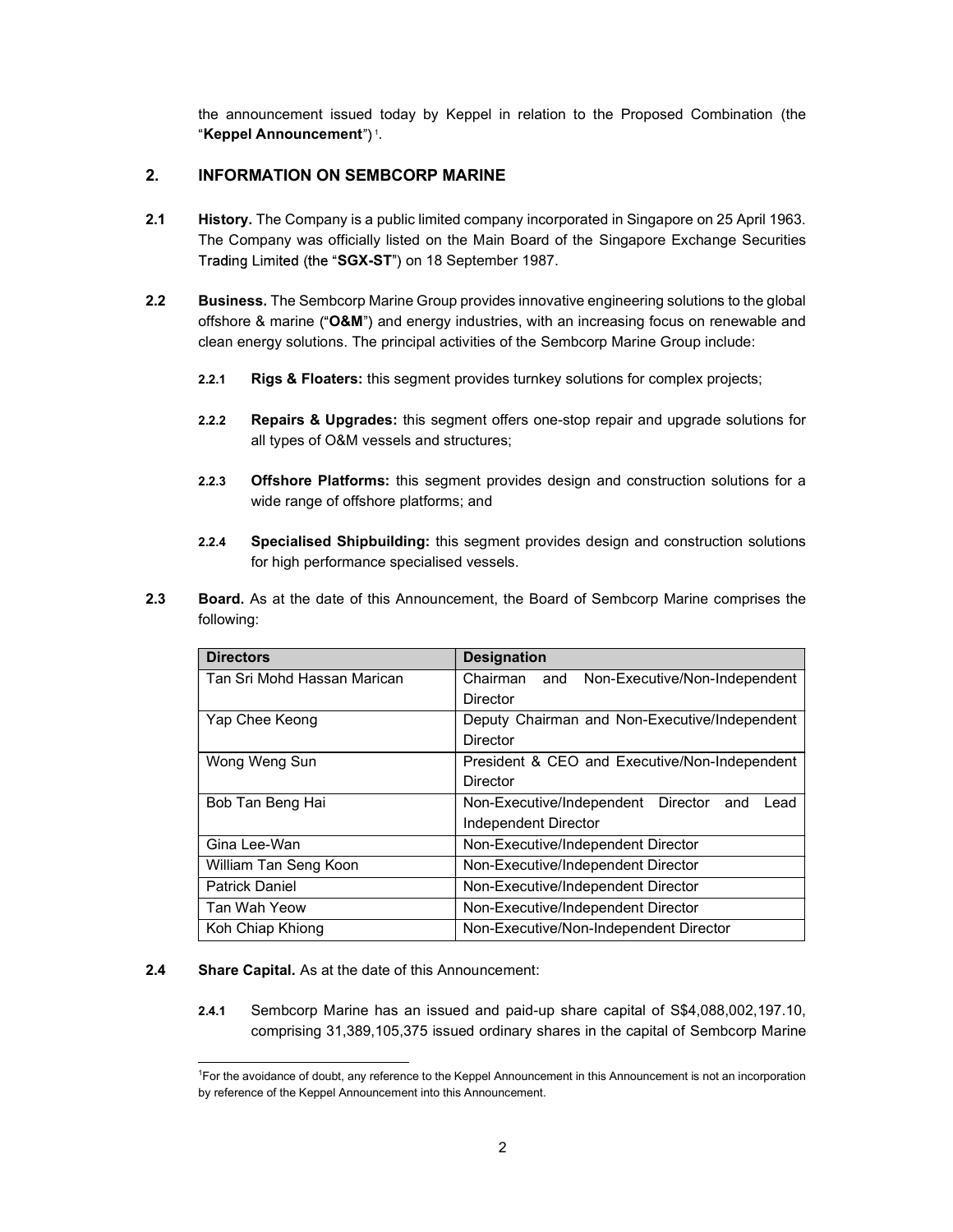(the "Sembcorp Marine Shares") (including  $6,223$  treasury shares). There is only one class of shares in the capital of Sembcorp Marine, comprising the Sembcorp Marine Shares. The Sembcorp Marine Shares are ordinary shares carrying equal ranking rights to dividends, voting at general meetings and return of capital; and

2.4.2 Sembcorp Marine does not have any other outstanding instruments convertible into, rights to subscribe for, and options in respect of, securities which carry voting rights affecting the Sembcorp Marine Shares. However, Sembcorp Marine will be awarding and delivering Sembcorp Marine Shares to the Non-Executive Directors of Sembcorp Marine (except Mr Koh Chiap Khiong) under the Sembcorp Marine Restricted Share Plan 2020 (the "RSP2020") in connection with the payment of the Directors' fees for the financial year ended 31 December 2021, as approved by the shareholders of Sembcorp Marine Shareholders")<sup>2</sup>.

#### 3. INFORMATION ON KEPPEL O&M

- 3.1 History. Keppel O&M is a company incorporated in Singapore on 6 February 1999 and is a direct wholly-owned subsidiary of Keppel.
- 3.2 Business. The principal activities of KOM and its subsidiaries consist of offshore rig design, construction and repair, ship repair and conversion, and specialised shipbuilding.

| <b>Directors</b>    | <b>Designation</b>             |
|---------------------|--------------------------------|
| Loh Chin Hua        | Chairman                       |
| Ong Leng Yeow       | <b>Chief Executive Officer</b> |
| Lim Chin Leong      | Member                         |
| Chan Hon Chew       | Member                         |
| Pan Stephen Yue-Kuo | Member                         |
| Tan Ek Kia          | Member                         |
| Chua Hsien Yang     | Member                         |
| Tham Sai Choy       | Member                         |

3.3 Board. As at the date of this Announcement, the Board of Keppel O&M comprises the following:

3.4 Share Capital. As at the date of this Announcement, Keppel O&M has an issued and paid-up share capital of S\$339,716,498, comprising 664,556,126 issued ordinary shares in the capital of Keppel O&M (the "Keppel O&M Shares"). Save for the above, based on the information provided to Sembcorp Marine, Keppel O&M does not have any other outstanding instruments convertible into, rights to subscribe for, and options in respect of, securities which carry voting rights affecting the Keppel O&M Shares.

<sup>&</sup>lt;sup>2</sup>At the Annual General Meeting of Sembcorp Marine held on 23 April 2021, the Sembcorp Marine Shareholders approved the payment of an aggregate amount of S\$1,800,000 as directors' fees for the non-executive directors of the Company for the year ending 31 December 2021. It was intended that the directors' fees for the non-executive directors for year 2021 comprise a cash component and a share component, with up to 30 per cent. being delivered in the form of restricted share awards under the RSP2020. The share component of the directors' fees for year 2021 is intended to be delivered after the 2022 Annual General Meeting ("2022 AGM"), which was held on 20 April 2022. The actual number of shares to be awarded to each non-executive director holding office at the time of the payment is intended to be determined by reference to the volume-weighted average price of a share on the SGX-ST over the 14 trading days immediately following the date of the 2022 AGM. The number of shares to be awarded will be rounded down to the nearest hundred and any residual balance will be settled in cash.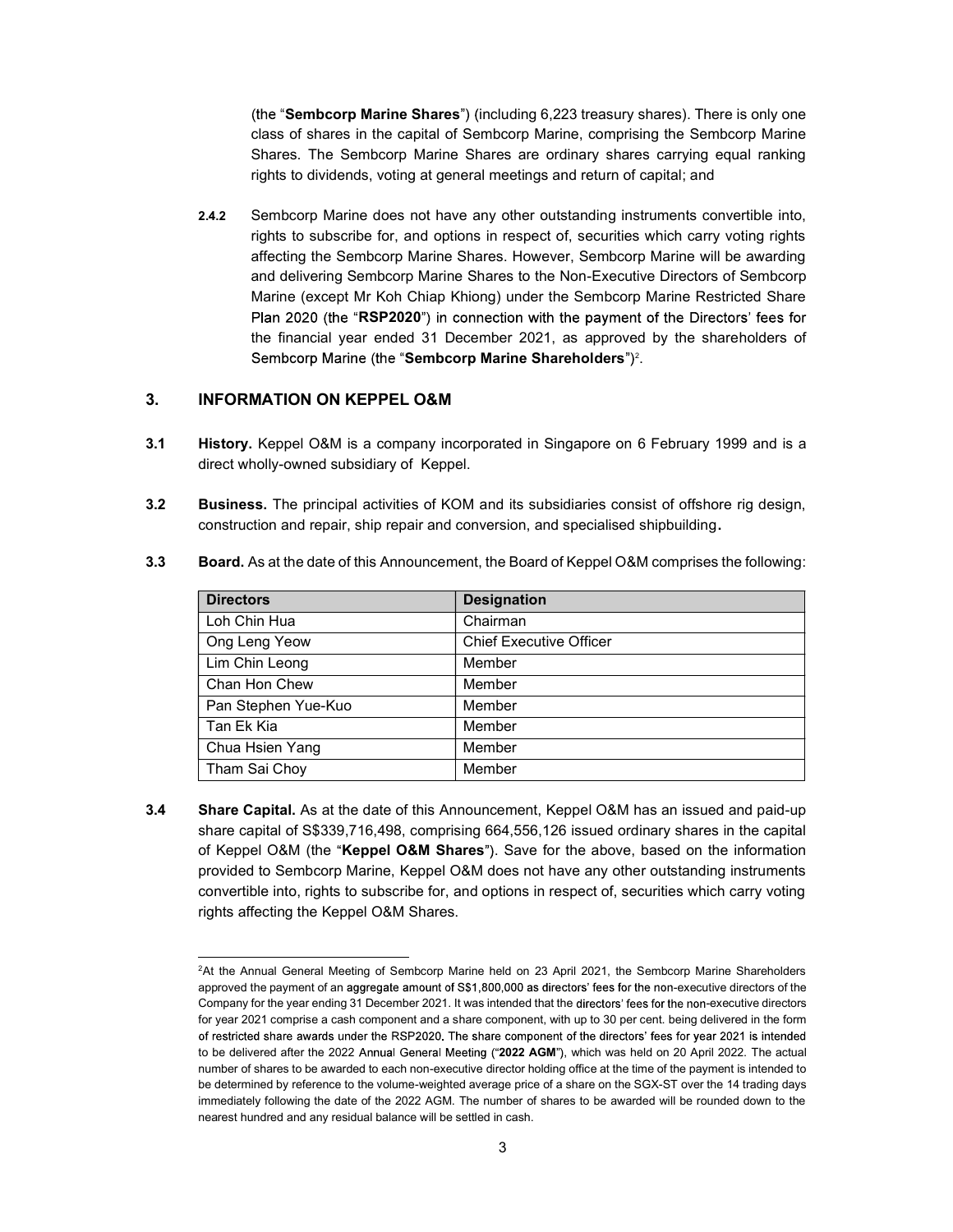3.5 Pro forma Financial Information. A summary of the pro forma consolidated financial information of Keppel O&M and its subsidiaries (assuming the Asset Co Transaction and the KOM Restructuring (as defined below) is completed) for the financial years ended 31 December 2019, 2020 and 2021 is set out in Appendix A of this Announcement.

## 4. INFORMATION ON THE COMBINED ENTITY

Bayberry Limited (the "Combined Entity") is a company incorporated on 11 February 2022 with a share capital of S\$2.00, comprising two ordinary shares (the "**Combined Entity** Shares"). The Combined Entity will adopt a new name and brand identity to reflect its focus on offshore renewables, new energy and cleaner solutions in the O&M sector.

As at the date of this Announcement, the sole shareholder of the Combined Entity is Mr Yap Chee Keong, an authorised representative of Sembcorp Marine, and the directors of the Combined Entity are Mr Yap Chee Keong and Mrs Gina Lee-Wan. The composition of the Board of Directors and senior management of the Combined Entity will be disclosed ahead of the Sembcorp Marine EGM (as defined below) in the circular to Sembcorp Marine Shareholders Sembcorp Marine Circular")<sup>3</sup>.

# 5. CONSIDERATION

- 5.1 The Proposed Combination is based on a 50:50 enterprise value ratio between Keppel O&M and Sembcorp Marine. After taking into account the respective capital structures of the two companies, the S\$500 million cash that Keppel O&M will pay to Keppel immediately prior to the closing of the Proposed Combination, and other adjustments, the agreed equity value exchange ratio will result in Keppel and its shareholders owning such number of Combined Entity Shares (the "Keppel O&M Consideration Shares") representing 56 per cent. of the total issued share capital of the Combined Entity immediately following the completion of the Proposed Combination (the "Combined Entity Issued Share Capital") and Sembcorp Marine Shareholders owning such number of Combined Entity Shares representing 44 per cent. of the Combined Entity Issued Share Capital<sup>4</sup>. Based on 31,389,099,152 Sembcorp Marine Shares in issue (excluding 6,223 treasury shares) as at the date of this Announcement, 39,949,762,557 Keppel O&M Consideration Shares will be issued<sup>5</sup>.
- 5.2 The Keppel O&M Consideration Shares are to be issued at S\$0.122 per share (the "Issue Price"). The Issue Price is based on the volume-weighted average price ("VWAP") of the Sembcorp Marine Shares for the last 10 trading days up to and including 26 April 2022, being the last trading day immediately prior to the signing of the Combination Framework Agreement. Based on 39,949,762,557 Keppel O&M Consideration Shares and the Issue Price, the aggregate consideration for the Keppel O&M Scheme (as defined below) is approximately S\$4.87 billion.

<sup>&</sup>lt;sup>3</sup>If the Combined Entity proposes to enter into service contracts with any proposed director or members of the proposed senior management, details of such service contracts will also be set out in the Sembcorp Marine Circular.

<sup>4</sup>Upon completion of the Sembcorp Marine Scheme, Sembcorp Marine Shareholders will become Combined Entity Shareholders and they will hold the same proportion of Combined Entity Shares as they held in Sembcorp Marine Shares immediately prior to the completion of the Sembcorp Marine Scheme.

<sup>5</sup>The number of Keppel O&M Consideration Shares to be issued on the Closing Date will depend on the number of issued Sembcorp Marine Shares as at the Closing Date but such number of Keppel O&M Consideration Shares will in any case represent 56 per cent. of the issued share capital of the Combined Entity on a fully diluted basis postcompletion of the Proposed Combination.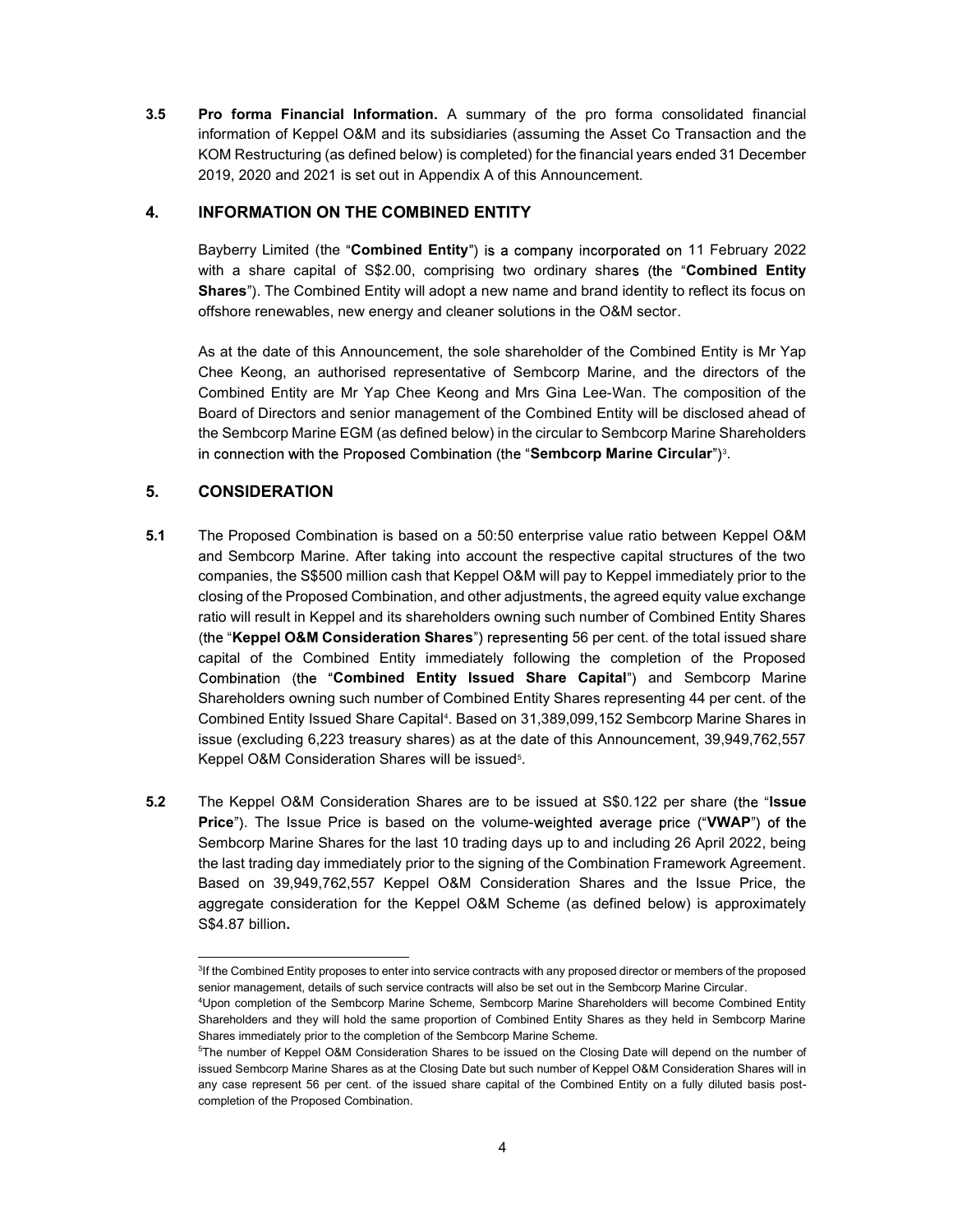- **5.3** The enterprise value ratio and the equity value exchange ratio were determined after taking into account an assessment conducted by DBS Bank Ltd., which acted as the Joint Financial Advisor to Sembcorp Marine and Keppel O&M with respect to the relative ratios assessment of Sembcorp Marine and Keppel O&M. The relative ratios were based on a discounted cash flow methodology approach conducted by DBS Bank Ltd., as well as the extensive negotiations and due diligence by the parties.
- 5.4 In addition, the independent directors of Sembcorp Marine (the "Sembcorp Marine Independent Directors") have separately engaged an independent valuer and an independent financial advisor in relation to the Proposed Combination (collectively, the "Sembcorp Marine" Independent Advisors"). The reports of the Sembcorp Marine Independent Advisors will be presented to the Sembcorp Marine Shareholders when approvals are sought for the Proposed Combination.

# 6. RATIONALE FOR THE PROPOSED COMBINATION

The O&M sector has faced a prolonged and severe downturn since 2015, exacerbated by the rapid global transition towards renewables and clean energy, as well as significant disruptions during the COVID-19 pandemic. Amid this downturn, competition for a shrinking pool of projects has intensified, contributing to an increased level of debt across the industry and necessary equity issuances to strengthen financial positions. Additionally, many offshore players have sought consolidation to achieve the scale and synergies needed to become more competitive and build a sustainable order book.

Oil prices have rallied in recent months, and conditions in the O&M sector are improving. However, the long-term outlook for the O&M sector is shifting amid the energy transition. Growing commitments by governments and companies around the world seeking to achieve net zero carbon emissions are driving increasing demand for renewable and clean energy solutions. These include areas such as offshore wind, hydrogen and ammonia, in which both Keppel O&M and Sembcorp Marine have built their respective capabilities and track records in the past few years.

#### Creation of a Premier Global Player for the Green Energy and Renewables Solutions Markets

Against this backdrop, the Proposed Combination will create a premier global player with a deep engineering heritage to offer offshore renewables, new energy and cleaner solutions in the O&M sector, in the following areas:

- Offshore Renewables: Building on the existing wins to date to scale up the Combined Entity's footprint in offshore wind energy, a sector that is expected to see global expenditures of S\$260 billion between 2021 and 2030 $\epsilon$ , with participation across the value chain, including substations and wind turbine installation vessels;
- New Energy: Making select early investments in new energy sources, such as hydrogen and ammonia, and in carbon capture technologies, with a view to building successful franchises in these areas for the decades ahead; and
- Cleaner O&M solutions: Contributing to energy production and resiliency by continuing to serve the demand for floating production systems, such as floating production storage and offloading (FPSO) units, and other offshore oil & gas solutions,

 $6$  According to market research for 2021 to 2030 by a leading global management consultancy.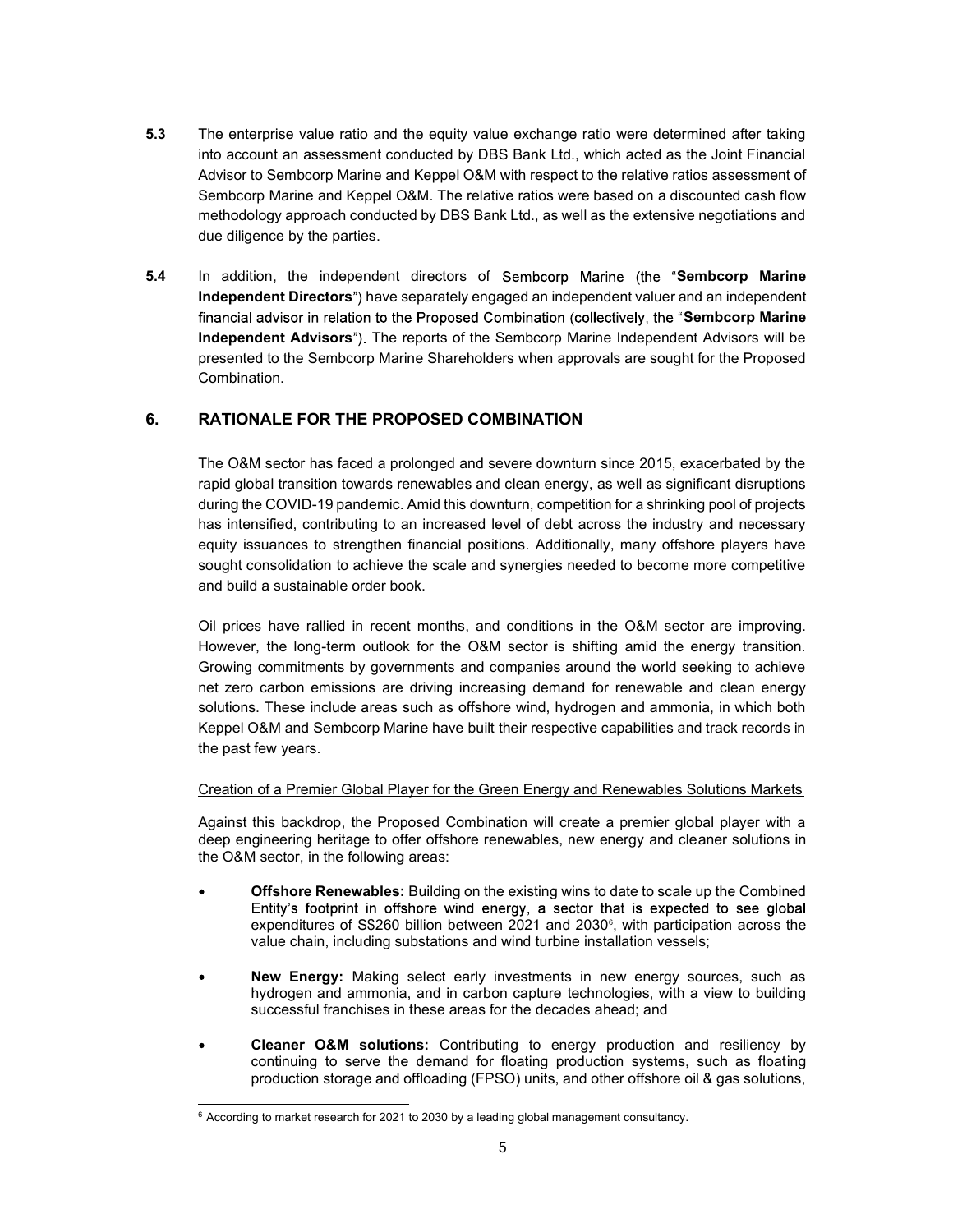estimated to amount to a  $\$290$  billion opportunity in terms of market size $\degree$  above, through focusing on innovating and applying new technologies to reduce the carbon footprint of such structures.

Greater Synergies from Combined Operational Capabilities, Engineering Bench Strength and Track Record

The Combined Entity is envisaged to unlock synergies from the integration of two established industry players by:

- Leveraging the combined technical and engineering abilities, as well as in-house design and research and development know-how, to expand its suite of technological capabilities and to carry out a wider scope of work;
- Combining the respective track records of successful executions and deliveries, and reinforcing the Combined Entity's distinctive intellectual property and thought leadership in complex projects;
- Building a global footprint and integrating the operations in Singapore into a centre of excellence focused on high-value-added, specialised projects and modules; and
- Generating greater economies of scale and developing more rigorous project execution capabilities.

The Combined Entity will create greater value for all stakeholders. As a single organisation, the collective workforce will benefit from expanded opportunities for career development and growth in the areas of renewables, new energy and cleaner O&M solutions. It will also strengthen Singapore's position as both a maritime and offshore and marine hub.

## 7. THE COMBINATION FRAMEWORK AGREEMENT<sup>7</sup>

- 7.1 Summary of Key Steps for the Proposed Combination. Pursuant to the terms and conditions of the Combination Framework Agreement, the Proposed Combination is proposed to be effected as follows:
	- 7.1.1 Internal Restructuring of Sembcorp Marine. Sembcorp Marine will undertake an internal restructuring exercise, which will involve inserting the Combined Entity as a new holding company of Sembcorp Marine. Accordingly, the Combined Entity has today entered into an implementation agreement with Sembcorp Marine (the "Sembcorp Marine Implementation Agreement") where, by way of a scheme of arrangement under the Companies Act 1967 of Singapore (the "Companies Act"), all the existing Sembcorp Marine Shares and the listing status of Sembcorp Marine will be transferred to the Combined Entity. Sembcorp Marine Shareholders will exchange their Sembcorp Marine Shares for shares in the Combined Entity (the "Combined Entity Shares") on a one-for-one basis (collectively, the "Sembcorp Marine Scheme"). Upon completion, Sembcorp Marine Shareholders will hold the same number of shares in the Combined Entity as they hold in Sembcorp Marine and Sembcorp Marine will become a wholly-owned subsidiary of the Combined Entity. Please refer to Appendix C of this Announcement for details of the Sembcorp Marine Scheme.

 $<sup>7</sup>$  For the purposes of this section, all capitalised terms used and not defined in this section or in this Announcement</sup> shall have the same meanings ascribed to them in the Combination Framework Agreement and all references to Clauses and Schedules refer to the clauses and schedules of the Combination Framework Agreement.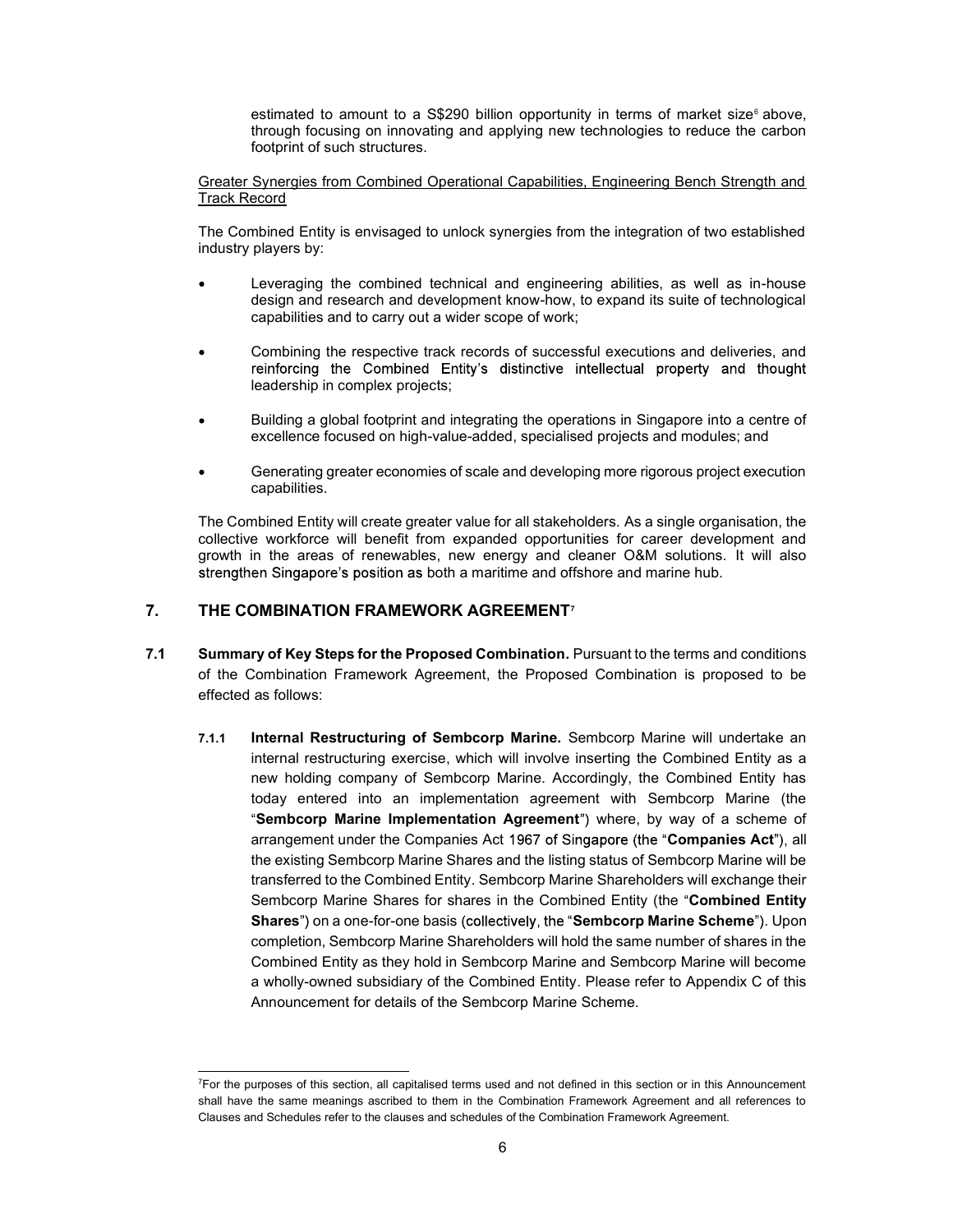- 7.1.2 Asset Co Transaction and Keppel O&M Restructuring. Prior to the completion of the Proposed Combination, Keppel will undertake the Asset Co Transaction whereby Keppel will sell Keppel O&M's legacy rigs and associated receivables to Asset Co. In addition, certain out-of-scope assets comprising mainly Keppel Floatel International Ltd and Dyna-Mac Holdings Ltd will be retained by Keppel pursuant to a restructuring of Keppel O&M (the "Keppel O&M Restructuring") prior to the completion of the Proposed Combination. Immediately prior to the completion of the Proposed Combination, Keppel O&M will pay S\$500 million in cash to settle outstanding interest and make a partial redemption of certain perpetual securities previously issued to Keppel. Further details of the Asset Co Transaction and the Keppel O&M Restructuring are set out in the Keppel Announcement.
- 7.1.3 Merger of the Combined Entity with Keppel O&M through a scheme of arrangement. The Combined Entity has today entered into an implementation agreement with Keppel O&M (the "Keppel O&M Implementation Agreement") pursuant to which through a scheme of arrangement under the Companies Act, the Combined Entity will combine with Keppel O&M by way of a transfer of the entire issued share capital of Keppel O&M from Keppel (the sole shareholder of Keppel O&M) in exchange for the Keppel O&M Consideration Shares issued to Keppel (and/or directly to shareholders of Keppel (the "Keppel Shareholders") pursuant to the Keppel Distribution (as defined below)) (the "**Keppel O&M Scheme**"). Please refer to Appendix D of this Announcement for details of the Keppel O&M Scheme.
- 7.1.4 Distribution in Specie by Keppel. Prior to completion of the Keppel O&M Scheme, Keppel will seek approval from the Keppel Shareholders for Keppel to distribute inspecie the Keppel O&M Consideration Shares (less the Retained Stake (as defined below)) to Keppel Shareholders (the "Keppel Distribution"). Subject to approval by the Keppel Shareholders of the Keppel Distribution, the Keppel O&M Consideration Shares (less the Retained Stake) are envisaged to be distributed by the Combined Entity on issuance to Keppel Shareholders. Details of the Keppel Distribution are set out in the Keppel Announcement.

Upon completion of the above steps, Keppel O&M and Sembcorp Marine will be wholly-owned subsidiaries of the Combined Entity and Sembcorp Marine Shareholders, Keppel and Keppel Shareholders will be shareholders of the Combined Entity. Following the Keppel Distribution, Temasek will hold 33.5 per cent. and be the largest shareholder of the Combined Entity.<sup>8</sup>

#### 7.2 Conditions to Proposed Combination.

7.2.1 Conditions. The completion of the Proposed Combination is conditional upon the satisfaction (or, where applicable, the waiver) of the conditions precedent set out in Appendix B to this Announcement (the "Proposed Combination Conditions").

#### 7.2.2 Benefit of Proposed Combination Conditions.

<sup>&</sup>lt;sup>8</sup>Based on 17,131,025,958 SembCorp Marine Shares held by Startree, an indirect wholly-owned subsidiary of Temasek, and 371,408,292 Keppel shares held directly by Temasek as at the date of this Announcement. This figure excludes interests held by Temasek's independently-managed portfolio companies.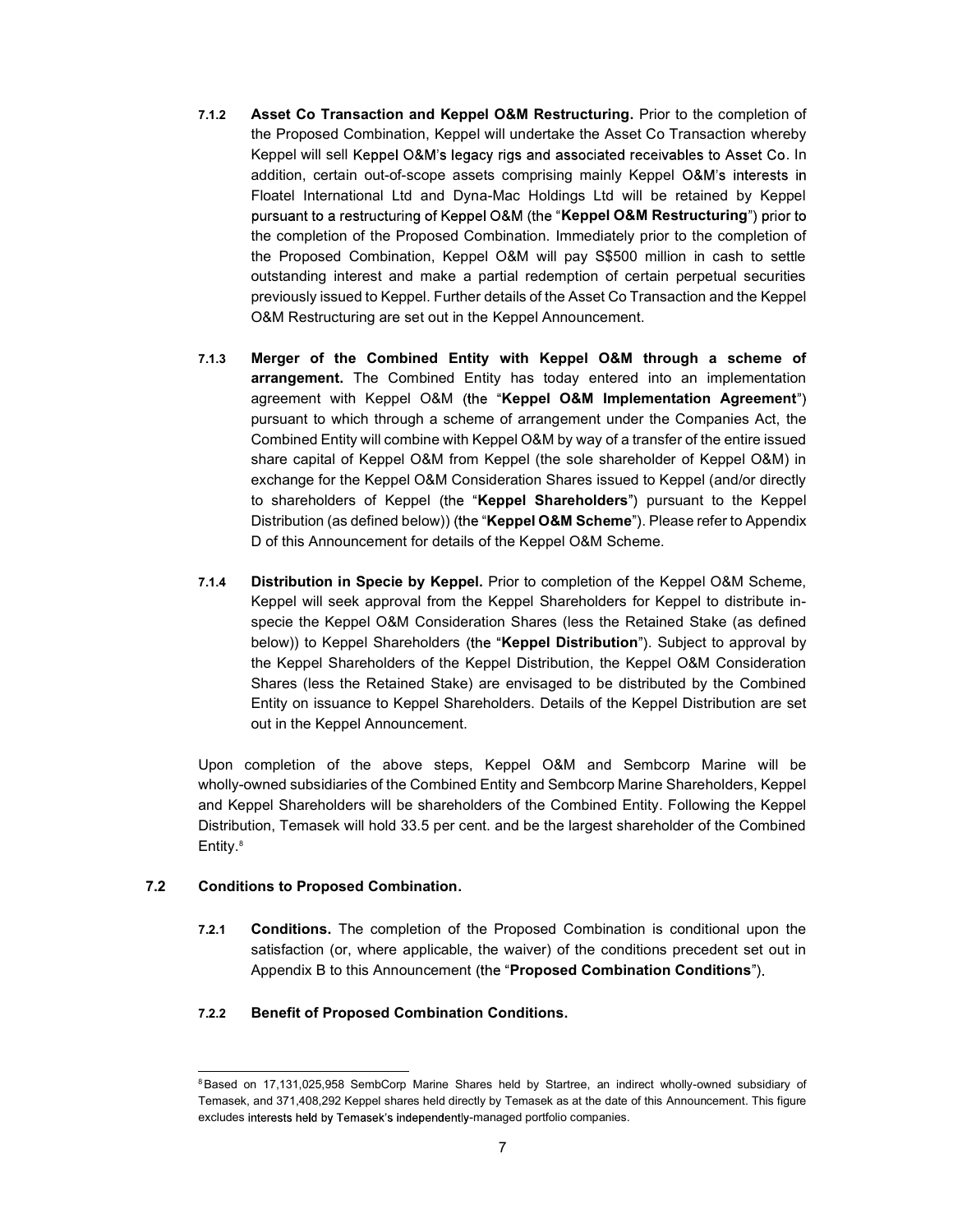- $(i)$  Sembcorp Marine's Benefit: The Conditions in paragraph 9 (in relation to the KCL Warranties) and paragraph 11 (in relation to there being no KOM Material Adverse Change) of Appendix B are for the benefit of Sembcorp Marine only and may only be waived by Sembcorp Marine alone. The non-fulfilment of any of these Conditions may be relied upon only by Sembcorp Marine. Sembcorp Marine may at any time and from time to time at its sole and absolute discretion waive any such non-fulfilment.
- $(i)$  **Keppel's Benefit:** The Conditions in paragraph 8 (in relation to the SCM Warranties) and paragraph 10 (in relation to there being no SCM Material Adverse Change) of Appendix B are for the benefit of Keppel only and may only be waived by Keppel alone. The non-fulfilment of any of these Conditions may be relied upon only by Keppel. Keppel may at any time and from time to time at its sole and absolute discretion waive any such non-fulfilment.
- (iii) Mutual Benefit: The Conditions in paragraphs 1 to 7 of Appendix B are for the benefit of both Parties and the non-fulfilment of any of these Conditions is not capable of being waived by either Party or both Parties.

## 7.3 Termination.

- 7.3.1 Right to Terminate. The Combination Framework Agreement may be terminated in the following circumstances:
	- (i) Regulatory Action: by either Party at any time on or prior to the Closing Date, if any court of competent jurisdiction or Governmental Authority has issued an order, decree or ruling or taken any other action permanently enjoining, restraining or otherwise prohibiting the Proposed Combination or any part thereof or the satisfaction of any Condition to the Proposed Combination, or has refused to do anything necessary to permit the Proposed Combination or any part thereof or the satisfaction of any Condition to the Proposed Combination and such order, decree, ruling, other action or refusal has become final and non-appealable (excluding for the avoidance of doubt, if the KOM Scheme Court Sanction is not granted in which case paragraph 1.2 of Appendix D shall apply);

## (ii) Breach or Prescribed Occurrence: either:

(a) by Sembcorp Marine any time on or prior to the Closing Date if (a) Keppel is in breach of any of the KCL Warranties (other than the KCL Warranty in paragraph 3.2 of Schedule 4) which, whether singly or collectively with other breaches of any other KCL Warranty (other than the KCL Warranty in paragraph 3.2 of Schedule 4) or a KOM Prescribed Occurrence, has a Material Adverse Effect on the Restructured KOM or (b) a KOM Prescribed Occurrence has occurred which, whether singly or collectively with other KOM Prescribed Occurrences or a breach of any KCL Warranty (other than the KCL Warranty in paragraph 3.2 of Schedule 4), has a Material Adverse Effect on the Restructured KOM, and Keppel fails to remedy such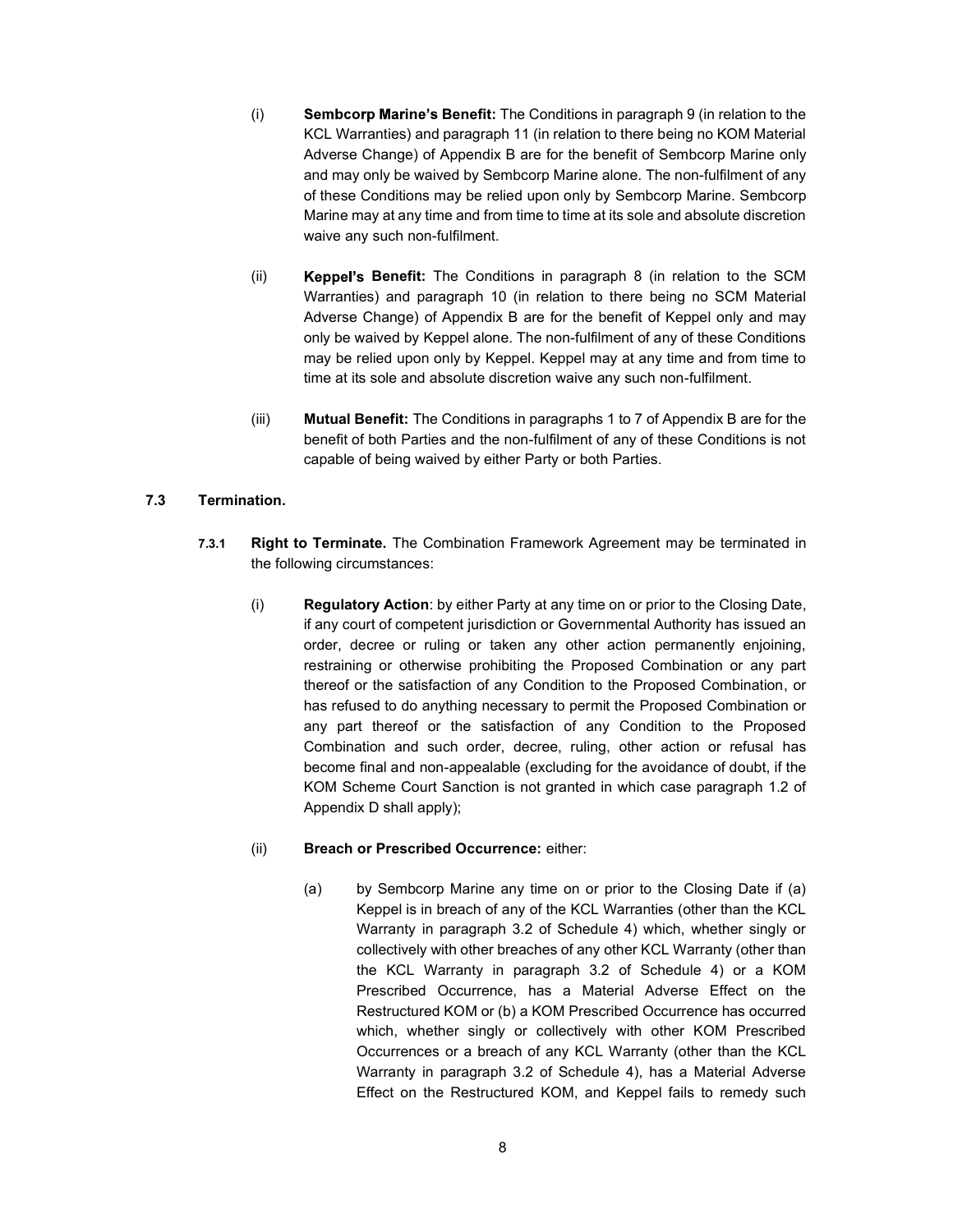breach (if capable of remedy) within 30 days after being given notice by Sembcorp Marine to do so;

- (b) by Keppel any time on or prior to the Closing Date, if (a) Sembcorp Marine or the Combined Entity is in breach of any of the SCM Warranties (other than the SCM Warranty in paragraph 3.2 of Schedule 3) which, whether singly or collectively with other breaches of any other SCM Warranty (other than the SCM Warranty in paragraph 3.2 of Schedule 3) or a SCM Prescribed Occurrence, has a Material Adverse Effect on Sembcorp Marine or (b) an SCM Prescribed Occurrence has occurred which, whether singly or collectively with other SCM Prescribed Occurrences or a breach of any SCM Warranty (other than the SCM Warranty in paragraph 3.2 of Schedule 3), has a Material Adverse Effect on Sembcorp Marine, and Sembcorp Marine or the Combined Entity fails to remedy such breach (if capable of remedy) within 30 days after being given notice by Keppel to do so;
- (iii) SCM Material Adverse Change: by Keppel prior to the date of the Sembcorp Marine Scheme Meeting or Keppel EGM (whichever is later), if there has been an SCM Material Adverse Change as set out in paragraph 10 of Schedule 2 or if there is a breach of the SCM Warranty in paragraph 3.2 of Schedule 3 which (whether singly or collectively with other breaches of any other SCM Warranty or a SCM Prescribed Occurrence) has a Material Adverse Effect on Sembcorp Marine;
- (iv) KOM Material Adverse Change: by Sembcorp Marine prior to the date of the Sembcorp Marine Scheme Meeting or Keppel EGM (whichever is later), if there has been a KOM Material Adverse Change as set out in paragraph 11 of Schedule 2 or if there is a breach of the KCL Warranty in paragraph 3.2 of Schedule 4 which (whether singly or collectively with other breaches of any other KCL Warranty or a KOM Prescribed Occurrence) has a Material Adverse Effect on the Restructured KOM;
- (v) Shareholders' Approval: by either Party at any time on or prior to the Closing Date, if:
	- (a) the resolutions in respect of the Sembcorp Marine Scheme are not approved (without amendment) by the requisite majority of the SCM Scheme Shareholders at the SCM Scheme Meeting;
	- (b) the resolution in respect of the KOM Combination by the Combined Entity is not approved (without amendment) by the requisite majority of the SCM Shareholders at a general meeting of SCM (the "SCM EGM"); or
	- (c) the resolutions in respect of the Proposed Combination, the Asset Co Transaction or the KCL Distribution are not approved (without amendment) by the requisite majority of the KCL Shareholders at a general meeting of KCL (the "KCL EGM");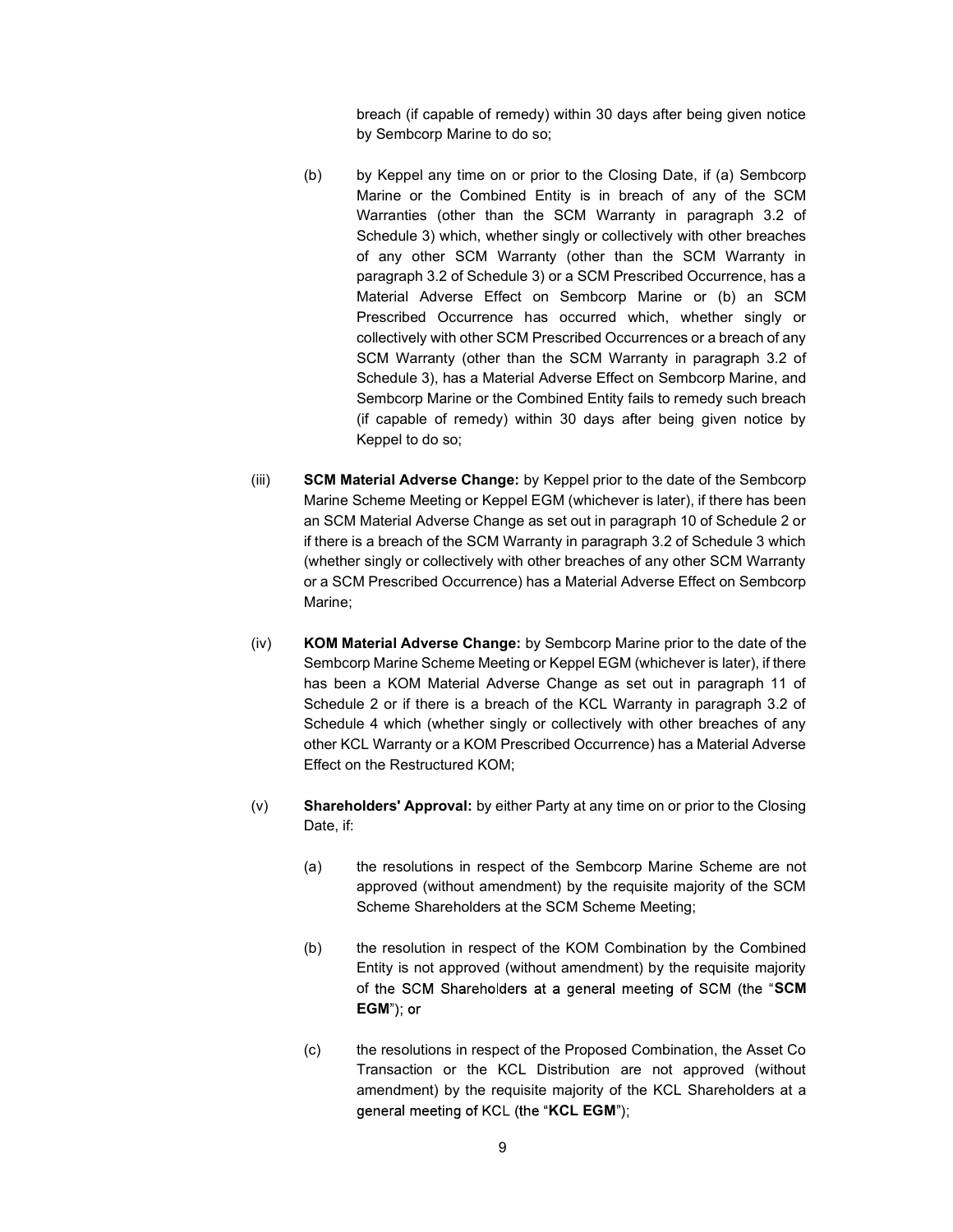- 7.3.2 Non-fulfilment of Conditions. Notwithstanding anything contained in the Combination Framework Agreement, the Combination Framework Agreement shall terminate if any of the Conditions has not been satisfied (or, where applicable, has not been waived) by, the Long-Stop Date, provided that:
	- (i) the non-fulfilment of the Condition in paragraph 8 of Schedule 2 (in relation to the SCM Warranties) shall not terminate the Combination Framework Agreement unless non-fulfilment has or would reasonably be expected to have a Material Adverse Effect on SCM; and
	- (ii) the non-fulfilment of the Condition in paragraph 9 of Schedule 2 (in relation to the KCL Warranties) shall not terminate the Combination Framework Agreement unless non-fulfilment results in or would reasonably be expected to have a Material Adverse Effect on the Restructured KOM.
- 7.3.3 Effect of Termination: In the event of termination of the Combination Framework Agreement pursuant to Clause 7:
	- (i) the Combination Framework Agreement (other than the Surviving Provisions which shall survive termination of the Combination Framework Agreement) shall cease to have any further force or effect as between the Parties;
	- (ii) the Parties shall be released and discharged from their respective obligations under the Combination Framework Agreement; and
	- (iii) no Party shall have any claim against the other Parties under the Combination Framework Agreement, save in respect of the Surviving Provisions.

#### 7.4 Retained Keppel O&M Consideration Shares

Keppel will retain such number of Keppel O&M Consideration Shares which is equal to 10 per cent. of the Combined Entity Shares on a fully diluted basis post-completion of the Proposed Combination (the "Retained Stake"). The Retained Stake will be placed in a segregated account to fund claims by the Combined Entity, if any, relating to certain identified contingent liabilities for a period of up to 48 months from the completion of the Proposed Combination. This segregated account will be managed by an independent third party who will have authority to monetise the Retained Stake based on pre-defined parameters.

The Combined Entity has agreed to indemnify Keppel for claims, if any, in respect of certain identified contingent liabilities for a period of up to 24 months from the completion of the Proposed Combination.

#### 7.5 Restrictions on Conduct of Business

Subject to the completion of the Proposed Combination occurring, Keppel has undertaken to Sembcorp Marine and the Combined Entity that it shall not for three years following the completion of the Proposed Combination, directly or indirectly carry on any of the following businesses: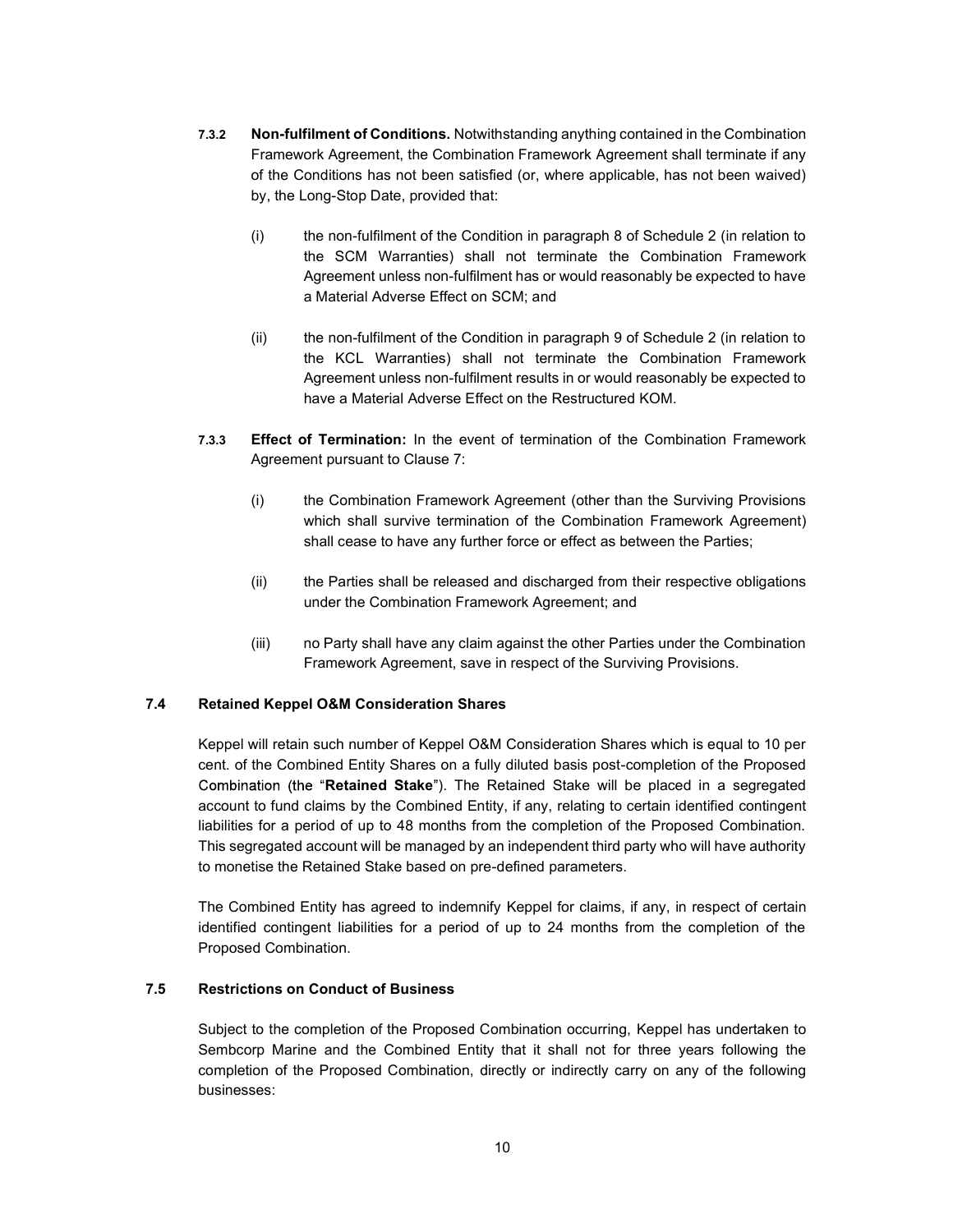- provision of design, engineering, procurement, construction (including full EPC or EPCIC), installation and/or commissioning of all vessels, rigs, platforms, modules and structures for use nearshore or offshore;
- repair, upgrades, conversion of all vessel types, rigs, platforms, or units and structures for use nearshore or offshore;
- shipyard operations and the provision of ancillary services to shipyards generally,

provided that Keppel is not prohibited from any development, design, engineering procurement, operation and maintenance, and/or investment in near-shore infrastructure, such as near-shore power solutions, waste-to-energy, water treatment and desalination plants, data centres, floating cities and coastal defence.

In addition, under the terms of the Proposed Combination, Keppel has also agreed to non-solicit undertakings relating to certain identified customers, suppliers and employees.

## 8. CHAPTER 10 OF THE LISTING MANUAL

#### 8.1 Background on Chapter 10.

- 8.1.1 Chapter 10 of the listing manual of the SGX-ST (the "Listing Manual") governs the continuing listing obligations of issuers in respect of acquisitions and disposals. Such transactions are classified into the following categories:
	- (i) non-disclosable transactions;
	- (ii) disclosable transactions;
	- (iii) major transactions; and
	- (iv) very substantial acquisitions or reverse takeovers.
- 8.1.2 A transaction may fall into any of the categories set out above depending on the size of the relative figures computed on the following bases of comparison, as set out in Rule 1006 of the Listing Manual:
	- $(i)$  the net asset value (" $NAV$ ") of the assets to be disposed of, compared with the group's NAV. This basis is not applicable to an acquisition of assets;
	- (ii) the net profits attributable to the assets acquired or disposed of, compared with the group's net profits;
	- (iii) the aggregate value of the consideration given or received, compared with the issuer's market capitalisation based on the total number of issued shares excluding treasury shares;
	- (iv) the number of equity securities issued by the issuer as consideration for the acquisition, compared with the number of equity securities previously in issue; and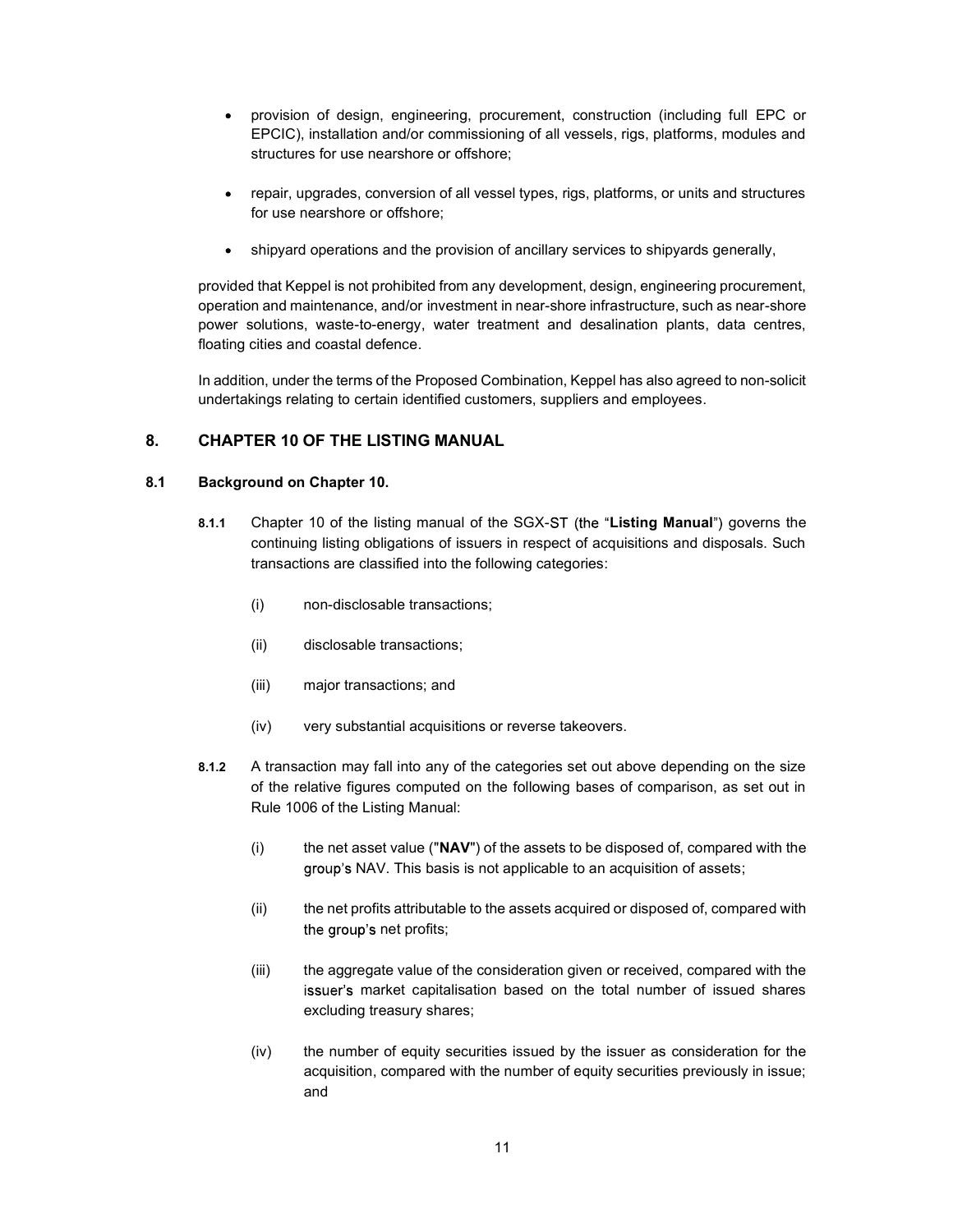- (v) the aggregate volume or amount of proved and probable reserves to be disposed of, compared with the aggregate of the group's proved and probable reserves.
- 8.1.3 Where any of the relative figures computed on the bases set out above exceeds 100 per cent., the transaction is classified as a "very substantial acquisition" or "reverse takeover" respectively under Rule 1015 of the Listing Manual.
- 8.2 The Proposed Combination. The applicable relative figures for the Proposed Combination computed on the bases set out in Rule 1006 are set out below.

| <b>Rule</b> | <b>Bases</b>                         | Keppel O&M            | <b>Sembcorp Marine</b>                                        | <b>Relative Figures</b> |
|-------------|--------------------------------------|-----------------------|---------------------------------------------------------------|-------------------------|
| 1006        |                                      | pro forma             | Group                                                         | $(\%)$                  |
|             |                                      | (S\$ million)         | (S\$ million)                                                 |                         |
| (a)         | Net asset value of the               |                       |                                                               |                         |
|             | assets to be disposed of,            |                       | Not applicable as the Proposed Combination does not relate to |                         |
|             | compared with Sembcorp               | a disposal of assets. |                                                               |                         |
|             | Marine's NAV                         |                       |                                                               |                         |
|             |                                      | (156)                 | (1, 255)                                                      | n.m.                    |
| (b)         | Net profits/loss attributable        |                       |                                                               |                         |
|             | to the assets to be                  |                       |                                                               |                         |
|             | acquired, compared with              |                       |                                                               |                         |
|             | Sembcorp Marine's net                |                       |                                                               |                         |
|             | profits/loss(1)                      |                       |                                                               |                         |
|             |                                      |                       |                                                               |                         |
|             |                                      | 4.874                 | 3,829                                                         | 127                     |
|             | Aggregate value of the               |                       |                                                               |                         |
| (c)         | consideration, compared              |                       |                                                               |                         |
|             | with Sembcorp Marine's               |                       |                                                               |                         |
|             | market capitalisation <sup>(2)</sup> |                       |                                                               |                         |
|             |                                      | $39,950^{(4)}$        | $31,389^{(5)}$                                                | 127                     |
| (d)         | Number of equity                     |                       |                                                               |                         |
|             | securities to be issued as           |                       |                                                               |                         |
|             | consideration compared               |                       |                                                               |                         |
|             | with the number of equity            |                       |                                                               |                         |
|             | securities previously in             |                       |                                                               |                         |
|             | $issue^{(3)}$                        |                       |                                                               |                         |

#### Notes:

- (1) "Net Profits" refers to profit or loss including discontinued operations that have not been disposed and before income tax and non-controlling interests. Figures are as of the financial year ended 31 December 2021.
- (2) The market capitalisation of Sembcorp Marine was computed on the basis of 31,389,099,152 shares and the Issue Price. If the market capitalisation was computed based on the weighted average price of S\$0.127 per Sembcorp Marine Share on the market day preceding the date of the of the Combination Framework Agreement, the relative figure would still exceed 100 per cent.
- (3) The Keppel O&M Consideration Shares are to be issued by the Combined Entity. Since the capital structure of the Combined Entity on the completion of the Sembcorp Marine Scheme will replicate the capital structure of Sembcorp Marine (as it is based on a one Combined Entity Share for one Sembcorp Marine Share exchange), for the purposes of Rule 1006(d), the number of equity securities to be issued as consideration and the number of equity securities previously in issue is based on Sembcorp Marine Shares.
- (4) Based on 31,389,099,152 Sembcorp Marine Shares in issue (excluding 6,223 treasury shares) as at the date of this Announcement.
- (5) Excluding 6,223 treasury shares.
- 8.3 Relative Figures. Based on the above, the Proposed Combination is a "very substantial acquisition" under Chapter 10 of the Listing Manual and is therefore subject to the approval of the Sembcorp Marine Shareholders and approval from the SGX-ST.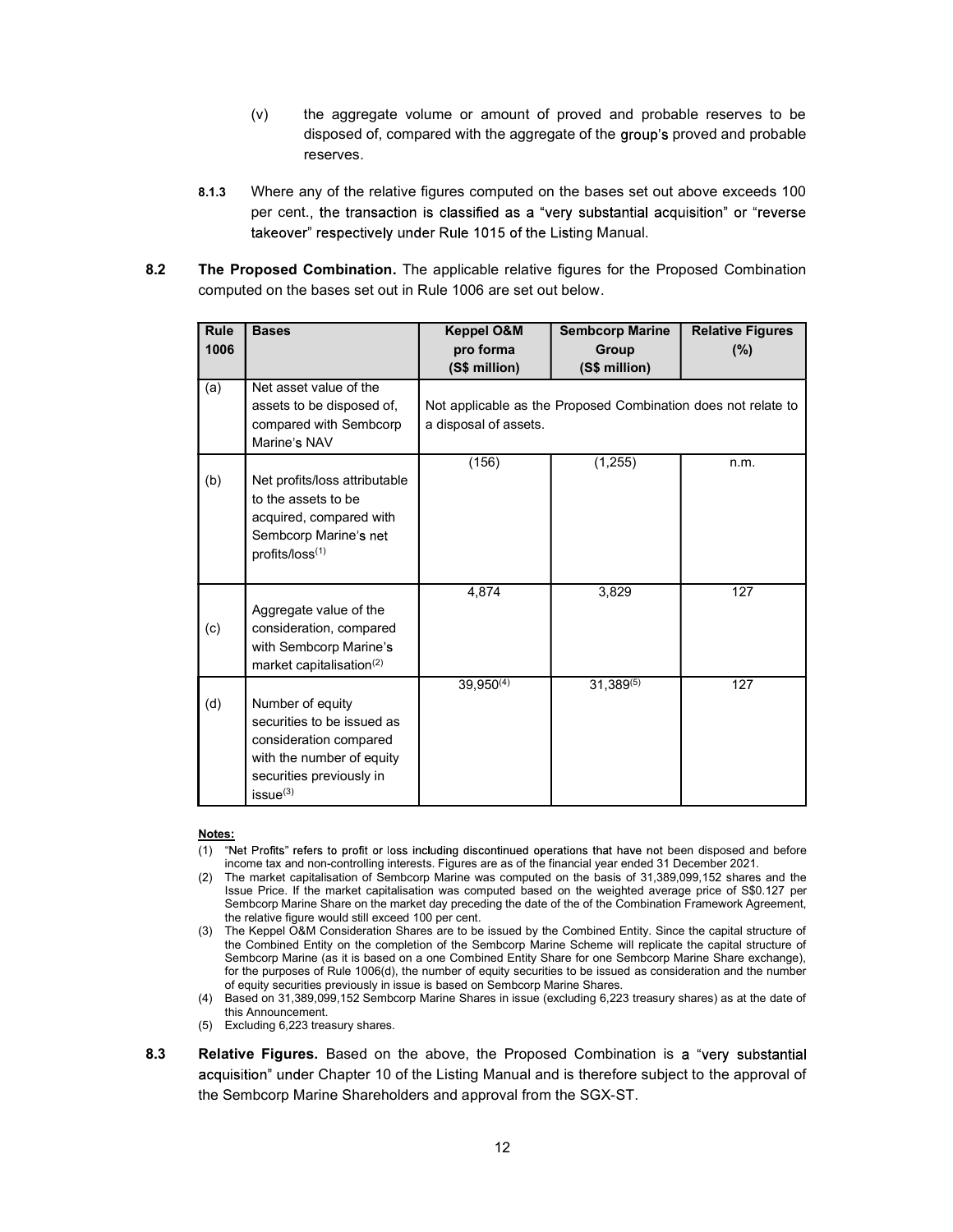The Proposed Combination is not expected to be treated as a reverse takeover as there will be no change in shareholding control of Sembcorp Marine. Following the completion of the Proposed Combination and based on the shareholding of Sembcorp Marine and Keppel as at the date of this Announcement, Temasek will remain the single largest shareholder of the Combined Entity holding 33.5 per cent. of the Combined Entity<sup>9</sup> and it is expected that no other single shareholder will hold more than 15 per cent. of the issued share capital of the Combined Entity. Further details of the resultant shareholding of the Combined Entity will be set out in the Sembcorp Marine Circular.

#### 9. ILLUSTRATIVE FINANCIAL EFFECTS

- 9.1 For illustrative purposes only, the financial effects of the Proposed Combination on the (a) net tangible asset ("NTA") per share of Sembcorp Marine and (b) earnings per share ("EPS") of Sembcorp Marine, based on:
	- 9.1.1 the audited consolidated financial statements of Sembcorp Marine for the financial year ended 31 December 2021, being the most recently completed financial year for which audited financial statements of Sembcorp Marine are available as at the date of this Announcement;
	- 9.1.2 the pro forma consolidated financial statements of Keppel O&M<sup>10</sup> for the financial year ended 31 December 2021, being the most recently completed financial year for which pro forma financial statements of Keppel O&M are available as at the date of this Announcement;
	- 9.1.3 information obtained during the course of due diligence;
	- 9.1.4 the S\$500 million financing reflected in the balance sheet of Keppel O&M for which the proceeds will be used to settle outstanding interest and make partial redemption of certain perpetual securities previously issued; and
	- 9.1.5 the issuance of 39,949,762,557 Keppel O&M Consideration Shares<sup>11</sup>.
- **9.2** In this regard, the said illustrative financial effects have been prepared on the following assumptions:
	- 9.2.1 the Keppel O&M Consideration Shares are to be issued by the Combined Entity. Since the capital structure of the Combined Entity on the completion of the Sembcorp Marine Scheme will replicate the capital structure of Sembcorp Marine (as it is based on a one Combined Entity Share for one Sembcorp Marine Share exchange), the number of shares before the Proposed Combination was based on the total number of Sembcorp Marine Shares outstanding (excluding treasury shares) as of 31 December 2021;

<sup>9</sup>Based on 17,131,025,958 SembCorp Marine Shares held by Startree, an indirect wholly-owned subsidiary of Temasek, and 371,408,292 Keppel shares held directly by Temasek as at the date of this Announcement. This figure excludes interests held by Temasek's independently-managed portfolio companies.

<sup>&</sup>lt;sup>10</sup> Assuming the Asset Co Transaction and the KOM Restructuring is completed.

<sup>11</sup>The number of Keppel O&M Consideration Shares to be issued on the Closing Date will depend on the number of issued Sembcorp Marine Shares as at the Closing Date but such number of Keppel O&M Consideration Shares will in any case represent 56 per cent. of the issued share capital of the Combined Entity on a fully diluted basis postcompletion of the Proposed Combination.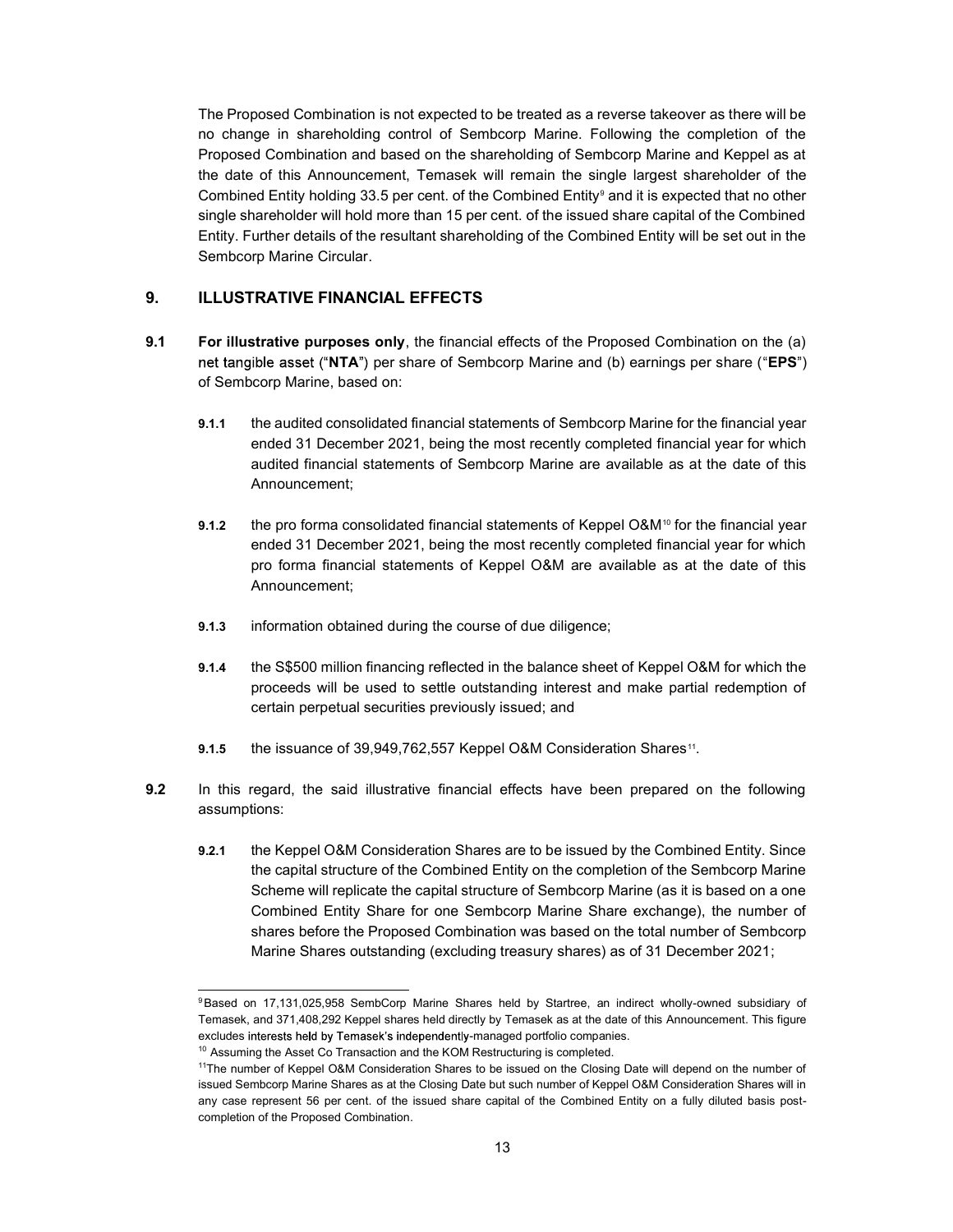- 9.2.2 in the calculation of the consolidated NTA after the Proposed Combination, subject to determining the fair value of Keppel O&M post-completion, the pro forma net tangible asset value of Keppel O&M as of 31 December 2021 is used; and
- 9.2.3 Sembcorp Marine is the accounting acquiror solely for the purposes of illustrating the financial effects after the Proposed Combination.
- 9.3 NTA per share (Full Year 2021). The pro forma financial effects of the consolidated NTA per share of Sembcorp Marine as at 31 December 2021, assuming the Proposed Combination had been effected on 31 December 2021, are as follows:

|                                                                                        | <b>Before the Proposed</b><br><b>Combination</b> | <b>After the Proposed</b><br><b>Combination</b> |
|----------------------------------------------------------------------------------------|--------------------------------------------------|-------------------------------------------------|
| NTA (S\$ million)                                                                      | 3.803                                            | 4.662                                           |
| Number of issued Sembcorp<br>(excluding<br>Marine<br>Shares<br>treasury shares) ('000) | 31,389,099                                       | 71,338,862                                      |
| NTA per share (S\$)                                                                    | 0.12                                             | 0.07                                            |

#### Notes:

- (1) NTA is calculated as Total Assets Intangible Assets Total Liabilities Non-Controlling Interest.
- (2) Number of issued shares before the Proposed Combination is based on Sembcorp Marine Shares outstanding as of 31 December 2021. The number of shares to be issued as part of the Proposed Combination, resulting in the number of issued shares after the Proposed Combination, is based on the exchange ratio.
- (3) As of date of this Announcement, the number of Keppel O&M Consideration Shares to be issued is 39,949,762,557. The number of Keppel O&M Consideration Shares to be issued will depend on the number of Sembcorp Marine Shares in issue (excluding treasury shares) as at the Closing Date but such number of Keppel O&M Consideration Shares will in any case represent 56 per cent. of the issued share capital of the Combined Entity on a fully diluted basis post-completion of the Proposed Combination.
- 9.4 **EPS (Full Year 2021).** The pro forma financial effects on the consolidated EPS of Sembcorp Marine as at 31 December 2021, assuming the Proposed Combination had been effected on 1 January 2021, are as follows:

|                                    | <b>Before the Proposed</b> | <b>After the Proposed</b> |
|------------------------------------|----------------------------|---------------------------|
|                                    | <b>Combination</b>         | <b>Combination</b>        |
| Net loss attributable to Sembcorp  | (1, 171)                   | (1,277)                   |
| Marine Shareholders (S\$ million)  |                            |                           |
| Weighted average number of         | 18,033,907                 | 57,983,670                |
| issued Sembcorp Marine Shares      |                            |                           |
| (excluding treasury shares) ('000) |                            |                           |
| Loss per share (Singapore cents)   | (6.49)                     | (2.20)                    |

#### Notes:

- (1) Net loss from Keppel O&M includes both net loss attributable to equity holders of the company and holders of perpetual securities.
- (2) Weighted average number of issued shares before the Proposed Combination is based on Sembcorp Marine's weighted average number of issued shares for the year ended 31 December 2021. The number of shares to be issued as part of the Proposed Combination, resulting in the weighted average issued shares after the Proposed Combination, is based on the exchange ratio.
- (3) As of date of this Announcement, the number of Keppel O&M Consideration Shares to be issued is 39,949,762,557. The number of Keppel O&M Consideration Shares to be issued will depend on the number of issued Sembcorp Marine Shares as at the Closing Date but such number of Keppel O&M Consideration Shares will in any case represent 56 per cent. of the issued share capital of the Combined Entity on a fully diluted basis post-completion of the Proposed Combination.
- (4) The number of issued Sembcorp Marine Shares increased in 2021 due to the issue of 18,833,459,491 new Sembcorp Marine Shares in September 2021 pursuant to the rights issue undertaken by Sembcorp Marine.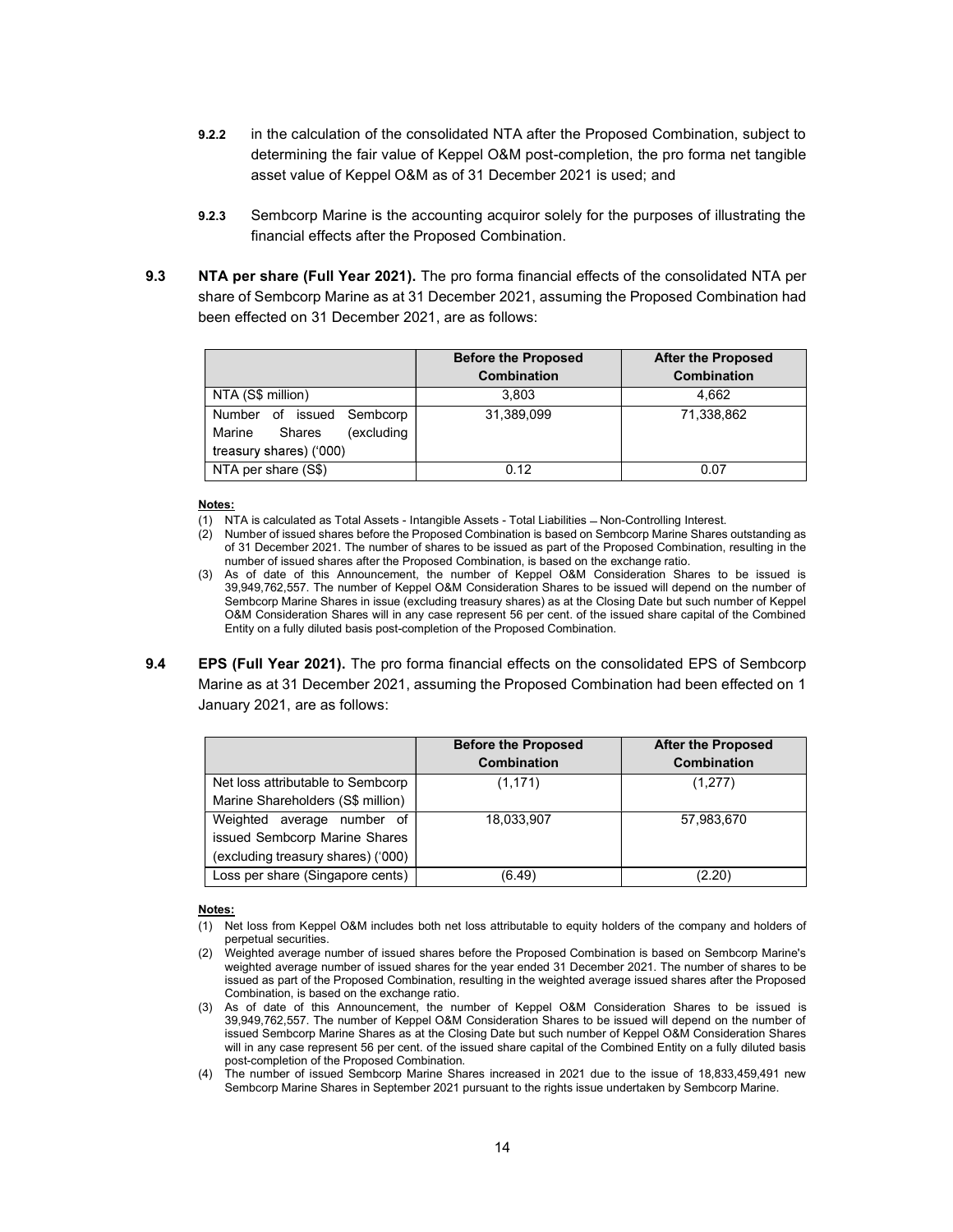9.5 For illustrative purposes only, certain pro forma financial information of the Combined Entity as of 31 December 2021 assuming the Proposed Combination had been effected on 1 January 2021 for revenue, and on 31 December 2021 for net order book and gearing, is set out below:

|                                                       | <b>Sembcorp Marine</b> | <b>Keppel O&amp;M</b><br>pro forma | <b>Combined</b><br>Entity $(1)$ |
|-------------------------------------------------------|------------------------|------------------------------------|---------------------------------|
| <b>Net Order Book</b><br>(S\$ billion) <sup>(2)</sup> | 1.3                    | 5.1                                | 6.4                             |
| Revenue (S\$ million) (3)(4)                          | 1.862                  | 2.013                              | 3,875                           |
| Gearing <sup>(5)</sup>                                | 33%                    | 17%                                | 22%                             |

#### Notes:

- (1) Information on the Combined Entity has been computed as the aggregate of the information on Sembcorp Marine and Keppel O&M pro forma.
- (2) Net order book of Sembcorp Marine and Keppel O&M are as of 31 December 2021, based on public disclosures. The Combined Entity will have more than 50 projects as part of the net order book as of 31 December 2021.
- (3) Information on the revenue is based on the audited financial information of Sembcorp Marine for the financial year ended 31 December 2021.
- (4) Information on the revenue of Keppel O&M is based on the pro forma financial information of Keppel O&M for the financial year ended 31 December 2021.
- (5) Assumes the Proposed Combination had been effected on 31 December 2021. Gearing is calculated as Total Debt (excluding Lease Liabilities) / Total Assets as at 31 December 2021

## 10. EXTRAORDINARY GENERAL MEETING AND SEMBCORP MARINE CIRCULAR

- 10.1 Sembcorp Marine EGM. An extraordinary general meeting (the "Sembcorp Marine EGM") will be convened to seek the approval of the Sembcorp Marine Shareholders for, inter alia:
	- 10.1.1 the Sembcorp Marine Scheme;
	- 10.1.2 the Proposed Combination via the Keppel O&M Scheme (or Keppel O&M Share Transfer (as defined in Appendix D), as the case may be) $12$ ; and
	- 10.1.3 the issuance of the Keppel O&M Consideration Shares in connection with the Keppel O&M Scheme (or Keppel O&M Share Transfer, as the case may be).

The Sembcorp Marine Circular containing, *inter alia*, details thereof and enclosing the notice of the Sembcorp Marine EGM in connection therewith, will be despatched to the Sembcorp Marine Shareholders in due course.

10.2 Sembcorp Marine Scheme to proceed if approved. Sembcorp Marine Shareholders should note that the Sembcorp Marine Scheme is NOT conditional on the Keppel O&M Scheme. In the event that the requisite approval for the Sembcorp Marine Scheme is obtained, the Sembcorp Marine Scheme will proceed even if the Keppel O&M Scheme does not proceed. In such event, upon completion of the Sembcorp Marine Scheme, Sembcorp Marine will be delisted from SGX-ST and the Combined Entity will be listed on the Mainboard of the SGX-ST. Sembcorp Marine will become a wholly-owned subsidiary

<sup>&</sup>lt;sup>12</sup>Upon completion of the Sembcorp Marine Scheme, Sembcorp Marine Shareholders will become Combined Entity Shareholders and they will hold the same proportion of Combined Entity Shares as they held in Sembcorp Marine Shares immediately prior to the completion of the Sembcorp Marine Scheme. As the Keppel O&M Scheme is intended to be completed concurrently with the Sembcorp Marine Scheme, the approval of the Sembcorp Marine Shareholders for the Keppel O&M Scheme (or Keppel O&M Share Transfer) and the issue of the Keppel O&M Consideration Shares is being sought at the same Sembcorp Marine EGM as the Sembcorp Marine Scheme, so as to avoid any delay in the execution timeline. Further details will be set out in the Sembcorp Marine Circular.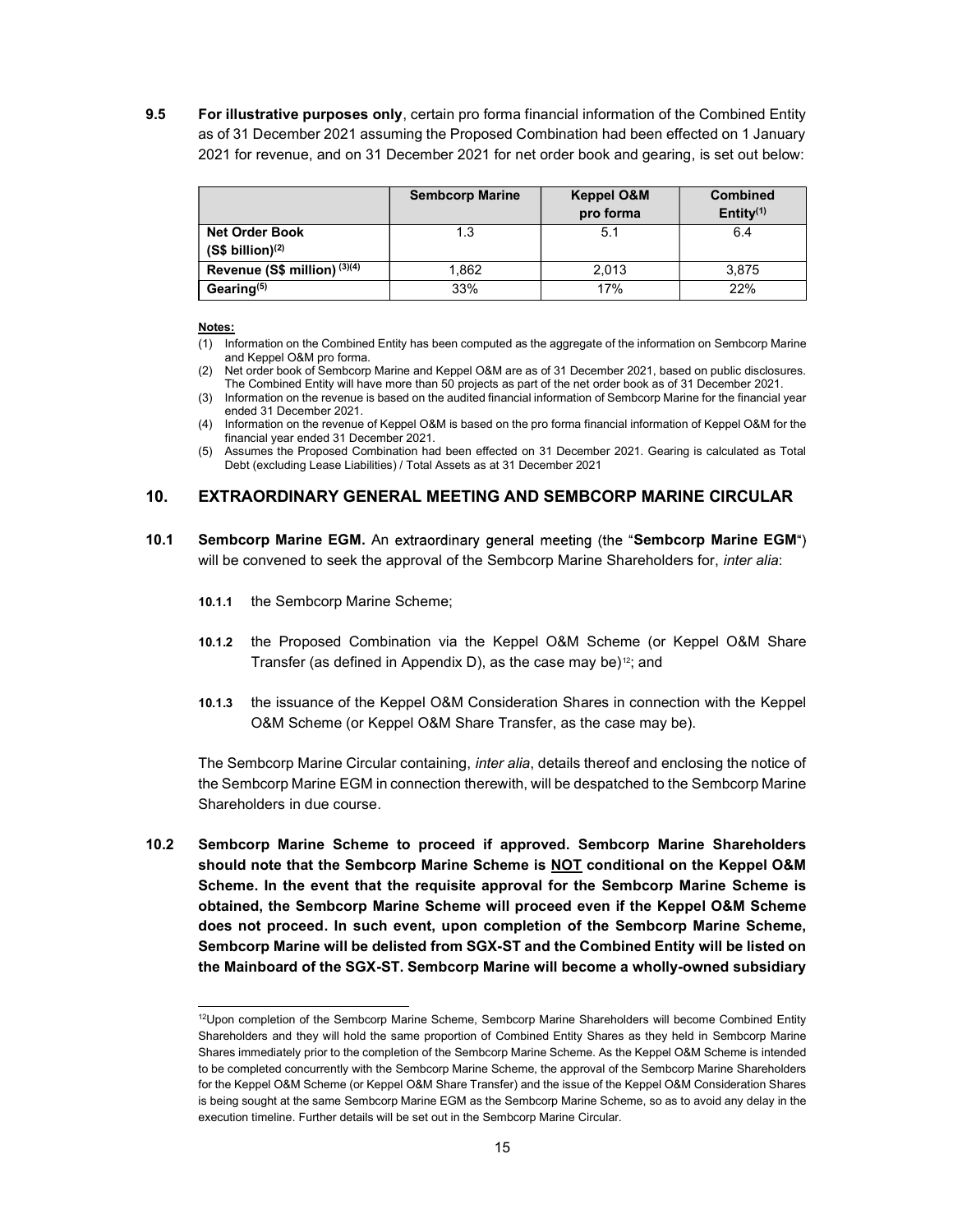of the Combined Entity. Sembcorp Marine Shares held by Sembcorp Marine Shareholders will be exchanged for the Combined Entity Shares, which will be tradeable on the SGX-ST.

## 11. ABSTENTION FROM VOTING BY TEMASEK

- 11.1 Temasek's shareholding. As at the date of this Announcement, Temasek has:
	- 11.1.1 a direct interest in approximately 20.63 per cent. of the issued share capital of Keppel<sup>13</sup>; and
	- 11.1.2 through its indirect wholly-owned subsidiary, Startree Investments Pte. Ltd. ("Startree"), an interest in approximately  $54.58$  per cent. of the issued share capital of Sembcorp Marine<sup>14</sup>.
- 11.2 Abstention from voting. Startree, being the relevant Temasek entity holding Sembcorp Marine Shares will abstain from voting on all resolutions relating to the Proposed Combination at the Sembcorp Marine EGM, including the resolutions relating to the matters set out in paragraph 10.1 above.

## 12. DISCLOSURE OF INTERESTS

As of the date of this Announcement, the interests in Sembcorp Marine Shares held by directors of Sembcorp Marine are set out in Appendix E.

#### 13. FINANCIAL ADVISORS

- 13.1 Financial Advisor to Sembcorp Marine. Credit Suisse (Singapore) Limited is the financial adviser to Sembcorp Marine in respect of the Proposed Combination.
- 13.2 Joint Financial Advisor to Sembcorp Marine and Keppel O&M. DBS Bank Ltd. has been appointed as the Joint Financial Advisor to Sembcorp Marine and Keppel O&M with respect to the relative ratios assessment of Sembcorp Marine and Keppel O&M.
- 13.3 IFA to Sembcorp Marine Independent Directors. Provenance Capital Pte. Ltd. has been appointed as the independent financial adviser (the "IFA") to advise the Sembcorp Marine Independent Directors for the purposes of making a recommendation to the Sembcorp Marine Shareholders in connection with the Proposed Combination.
- 13.4 Independent Valuer to Sembcorp Marine Independent Directors. Deloitte & Touche Financial Advisory Services Pte. Ltd. has been appointed as the independent valuer (the  $\textbf{fiv}$ ") to advise the Sembcorp Marine Independent Directors for the purposes of making a

<sup>&</sup>lt;sup>13</sup> As at the date of this Announcement, Temasek holds a direct interest in 371,408,292 ordinary shares in the issued and paid-up capital of the Keppel. This excludes interests held by Temasek's independently-managed portfolio companies.

<sup>14</sup> As at the date of this Announcement, Temasek holds through its indirect wholly-owned subsidiary, Startree, approximately 54.58 per cent. of the issued share capital of Sembcorp Marine. Upon completion of the Sembcorp Marine Scheme, Startree will therefore hold approximately 54.58 per cent. of the issued share capital of the Combined Entity. This excludes interests held by Temasek's independently-managed portfolio companies.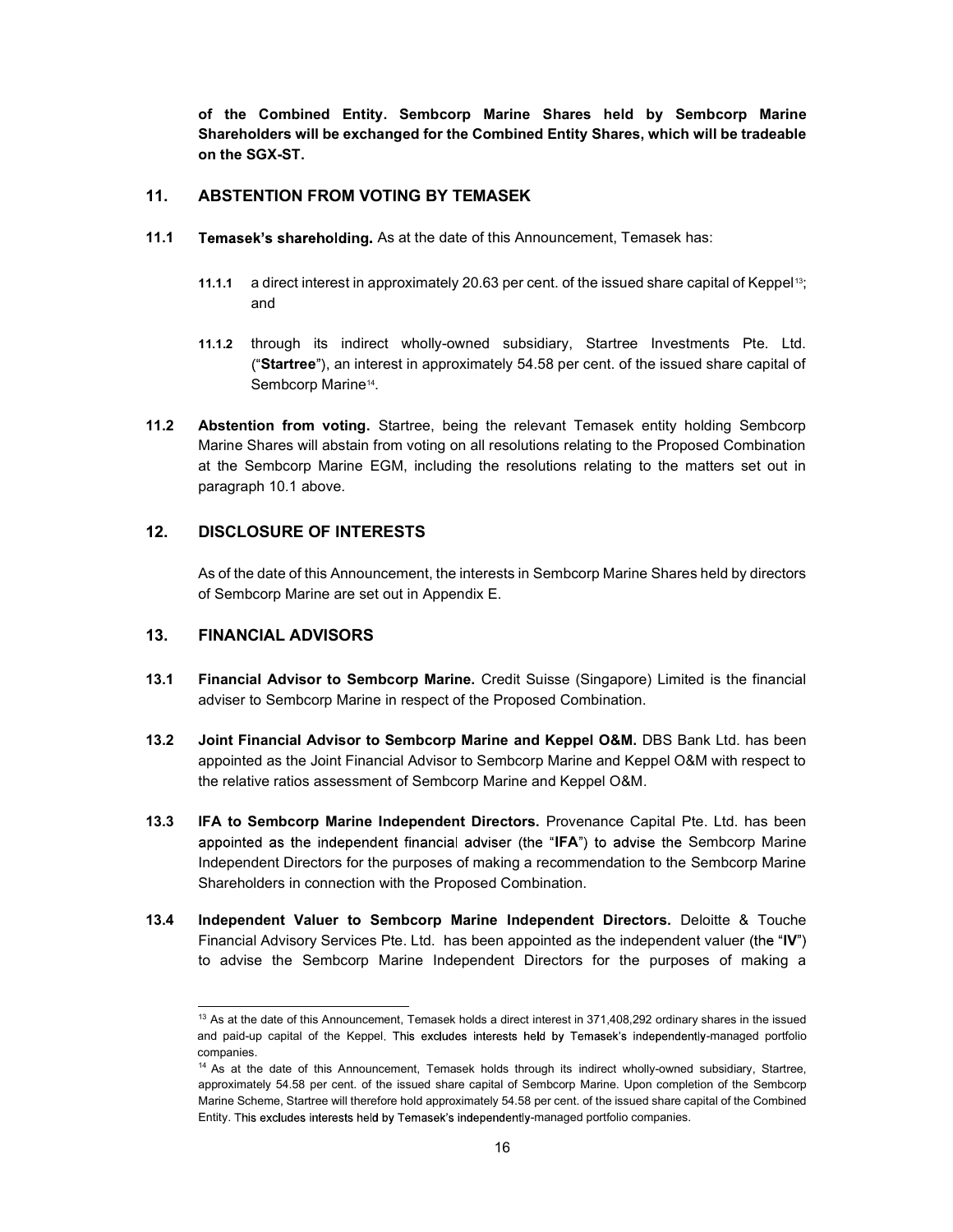recommendation to the Sembcorp Marine Shareholders in connection with the Proposed Combination.

## 14. ACTION BY SHAREHOLDERS

- 14.1 Sembcorp Marine Shareholders are advised to refrain from taking any action in relation to their Sembcorp Marine Shares which may be prejudicial to their interests until they or their advisers have considered the information and the recommendations of the Sembcorp Marine Independent Directors on the Proposed Combination as well as the views of the IFA and the IV to be set out in the Sembcorp Marine Circular.
- 14.2 Persons who are in doubt as to the action they should take should consult their stockbroker, bank manager, solicitor or other professional advisers.

## 15. OVERSEAS SHAREHOLDERS

- 15.1 The applicability of the Sembcorp Marine Scheme to Sembcorp Marine Shareholders whose addresses are outside Singapore, as shown on the Register of Members of Sembcorp Marine in the records of The Central Depository (Pte) Limited (such Sembcorp Marine Shareholders, the "Sembcorp Marine Overseas Shareholders") may be affected by the laws of the relevant overseas jurisdictions. Accordingly, all Sembcorp Marine Overseas Shareholders should inform themselves about, and observe, any applicable legal requirements in their own jurisdictions.
- 15.2 Where there are potential restrictions on sending the Sembcorp Marine Circular to any overseas jurisdiction, Sembcorp Marine and the Combined Entity reserve the right not to send such document to the Sembcorp Marine Overseas Shareholders in such overseas jurisdiction. For the avoidance of doubt, the Sembcorp Marine Scheme is being proposed to all Sembcorp Marine Shareholders (including the Sembcorp Marine Overseas Shareholders), including those to whom the Sembcorp Marine Circular will not be, or may not be, sent, provided that the Sembcorp Marine Circular does not constitute an offer or a solicitation to any person in any jurisdiction in which such offer or solicitation is unlawful and the Sembcorp Marine Scheme is not being proposed or made in any jurisdiction in which the introduction or implementation of the Sembcorp Marine Scheme would not be in compliance with the laws of such jurisdiction.
- 15.3 Further, where the directors of Sembcorp Marine are of the view that the issuance of the Combined Entity Shares to any Sembcorp Marine Overseas Shareholders pursuant to the Sembcorp Marine Scheme may infringe any relevant foreign law or may necessitate compliance with conditions or requirements which they, in their sole discretion, regard as onerous by reason of costs, delay or otherwise, the Combined Entity Shares which such Sembcorp Marine Overseas Shareholders would have been entitled to pursuant to the Sembcorp Marine Scheme (the "Sembcorp Marine Overseas Shareholders' Entitlement") will not be issued to such Sembcorp Marine Overseas Shareholders. Instead, the Sembcorp Marine Overseas Shareholders' Entitlement shall be transferred to such person(s) as the directors of Sembcorp Marine may appoint, to sell the Combined Entity Shares and thereafter to distribute the net proceeds proportionately among such Sembcorp Marine Overseas Shareholders. Further details in relation to Sembcorp Marine Overseas Shareholders will be contained in the Sembcorp Marine Circular.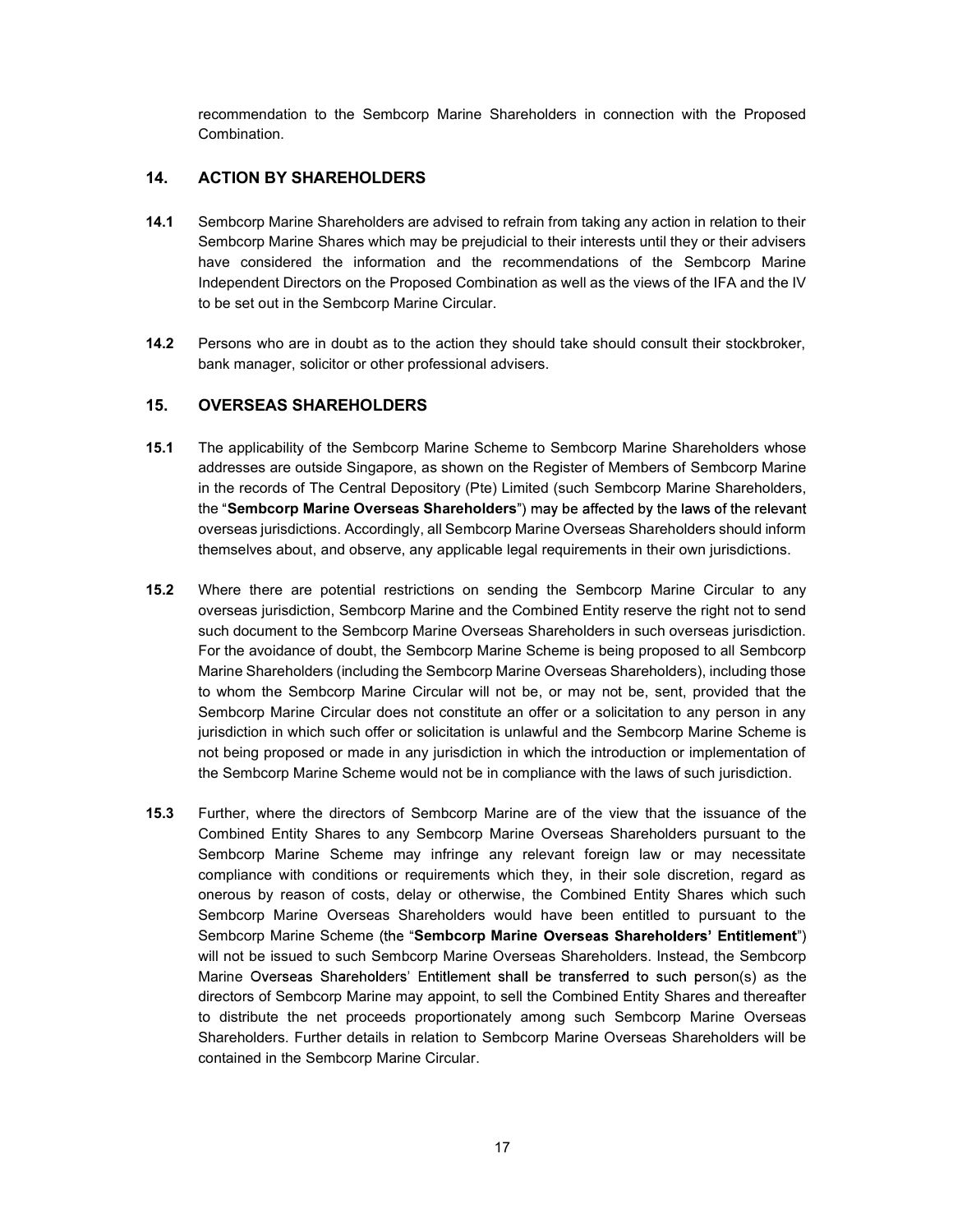## 16. DOCUMENTS FOR INSPECTION

- 16.1 A copy of the following documents will be made available for inspection during normal business hours at the office of Sembcorp Marine at 80 Tuas South Boulevard, Singapore 637051, from the date of this Announcement until the date falling three months thereafter:
	- 16.1.1 the Combination Framework Agreement;
	- 16.1.2 the Sembcorp Marine Implementation Agreement; and
	- 16.1.3 the Keppel O&M Implementation Agreement.

## 17. FURTHER ANNOUNCEMENTS

Sembcorp Marine will make further announcements, in compliance with the requirements of the Listing Manual, as and when there are material developments in respect of the Proposed Combination, the Sembcorp Marine Scheme, the Keppel O&M Scheme and/or other matters contemplated by this Announcement.

## 18. RESPONSIBILITY STATEMENT

The directors of Sembcorp Marine (including those who may have delegated detailed supervision of this Announcement) have taken all reasonable care to ensure that the facts stated and opinions expressed in this Announcement are fair and accurate and that there are no other material facts not contained in this Announcement, the omission of which would make any statement in this Announcement misleading. The directors of Sembcorp Marine jointly and severally accept responsibility accordingly.

Where any information has been extracted or reproduced from published or otherwise publicly available sources (including, for the avoidance of doubt, the Keppel Announcement), the sole responsibility of the directors of Sembcorp Marine has been to ensure through reasonable enquiries that such information is accurately extracted from such sources or, as the case may be, reflected or reproduced in this Announcement.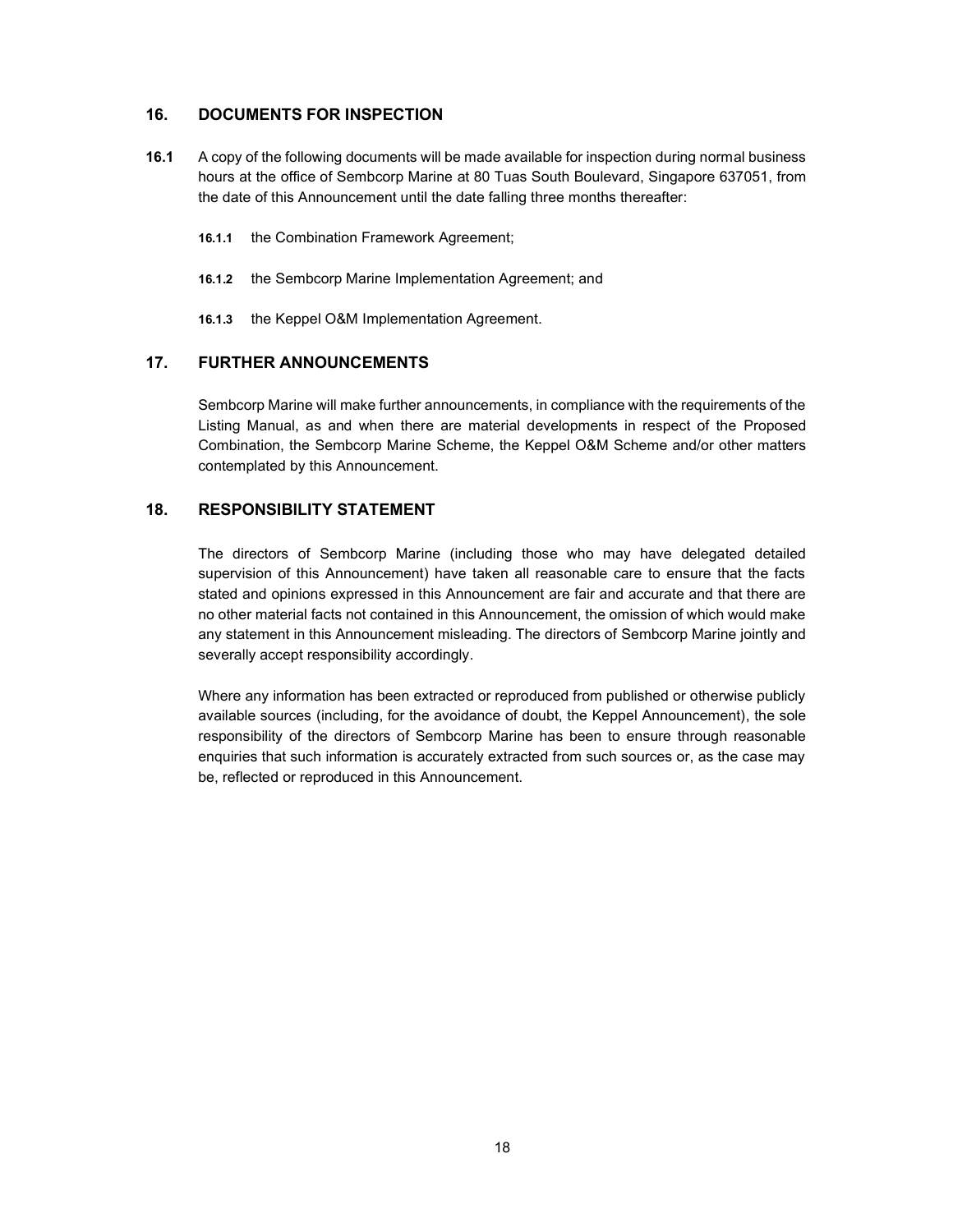## Appendix A KEPPEL O&M PRO FORMA FINANCIAL INFORMATION

| Profit or Loss for the year ended 31 December (S\$'000)     | FY19       | <b>FY20</b> | <b>FY21</b> |
|-------------------------------------------------------------|------------|-------------|-------------|
| Revenue                                                     | 1,673,843  | 1,384,267   | 2,013,279   |
| Raw materials and consumables used                          | (485, 534) | (479, 153)  | (834, 254)  |
| Contract labour and subcontractors' costs                   | (410, 593) | (435, 887)  | (673, 520)  |
| Staff costs                                                 | (533,581)  | (503, 629)  | (443, 375)  |
| Depreciation and amortisation                               | (112,085)  | (108, 756)  | (106, 374)  |
| Other operating income/(expenses) - net                     | (54, 992)  | (84, 739)   | (92, 594)   |
| Impairment on financial assets and contract assets          | (9, 108)   | (17, 587)   | (18, 233)   |
| Dividend income                                             | 4,988      | 3,449       | 6,091       |
| Interest income                                             | 41,006     | 34,096      | 22,068      |
| Interest expense                                            | (33,096)   | (33, 256)   | (36, 783)   |
| Share of results of associated companies and joint ventures | (4,661)    | (8, 374)    | 8,135       |
| Profit/(Loss) before taxation                               | 76,187     | (249, 569)  | (155, 561)  |
| Taxation                                                    | 30,085     | 92,783      | 47,654      |
| Profit/(Loss) for the year                                  | 106,272    | (156, 786)  | (107, 907)  |
| Profit/(Loss) attributable to:                              |            |             |             |
| Equity holders of the Company                               | 14,068     | (249, 359)  | (208, 206)  |
| Holders of perpetual securities                             | 92,784     | 97,277      | 101,434     |
| Non-controlling interests                                   | (580)      | (4, 704)    | (1, 135)    |
| Profit/(Loss) for the year                                  | 106,272    | (156, 786)  | (107, 907)  |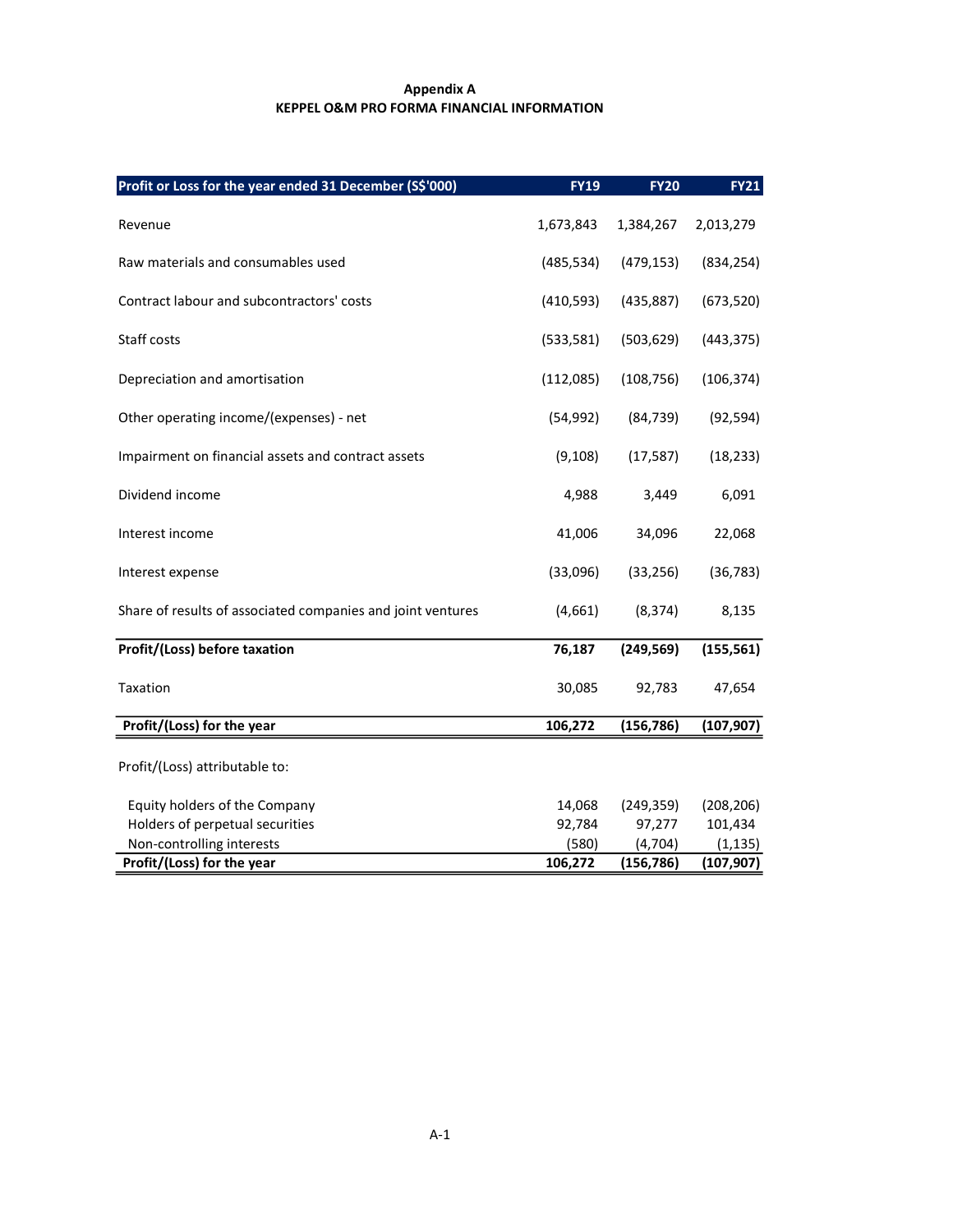| Balance Sheet as at 31 December (\$'000)             | 2019       | 2020       | 2021       |
|------------------------------------------------------|------------|------------|------------|
| <b>ASSETS</b>                                        |            |            |            |
| <b>Current assets</b>                                |            |            |            |
| Cash and cash equivalents                            | 499,646    | 564,866    | 466,402    |
| Trade debtors                                        | 803,337    | 799,546    | 117,457    |
| Other debtors, deposits and prepayments              | 190,052    | 191,337    | 129,406    |
| Stocks                                               | 169,840    | 178,013    | 318,611    |
| Contract assets                                      | 632,113    | 738,146    | 1,111,031  |
| Amounts due from related companies                   | 50,340     | 94,111     | 103,473    |
| Financial assets, at FVOCI                           | 27,821     | 10,802     | 2,873      |
| Derivative assets                                    | 16,241     | 21,547     | 9,289      |
| Tax recoverable                                      | 16,084     | 51,980     | 64,580     |
| Assets classified as held for sale                   |            |            | 168,434    |
| <b>Total current assets</b>                          | 2,405,474  | 2,650,348  | 2,491,556  |
| <b>Non-current assets</b>                            |            |            |            |
| Trade debtors                                        |            |            |            |
| Other debtors, deposits and prepayments              | 8,020      | 6,007      | 2,701      |
| Amounts due from related companies                   | 23,224     | 39,719     | 27,432     |
| Financial assets, at FVOCI                           | 28,857     | 24,305     | 28,120     |
|                                                      |            |            |            |
| Financial assets, at FVPL                            | 56,558     | 49,194     | 48,098     |
| Other assets                                         | 17,753     | 18,039     | 17,900     |
| Derivative assets                                    | 9,500      | 4,260      | 3,193      |
| Property, plant and equipment                        | 1,288,908  | 1,218,358  | 1,093,588  |
| Right-of-use assets                                  | 351,910    | 325,318    | 237,728    |
| Associated companies                                 | 206,769    | 180,461    | 171,630    |
| Joint ventures                                       | 87,808     | 84,077     | 28,901     |
| Intangible assets                                    | 68,754     | 43,675     | 43,236     |
| Deferred taxation                                    | 74,115     | 119,109    | 135,089    |
| <b>Total non-current assets</b>                      | 2,222,176  | 2,112,522  | 1,837,616  |
| <b>Total assets</b>                                  | 4,627,650  | 4,762,870  | 4,329,172  |
|                                                      |            |            |            |
| <b>LIABILITIES</b>                                   |            |            |            |
| <b>Current liabilities</b>                           |            |            |            |
| Trade and other creditors                            | 2,079,681  | 1,870,416  | 1,899,140  |
| <b>Contract liabilities</b>                          | 663,590    | 822,923    | 289,639    |
| Provision for warranty                               | 29,475     | 24,609     | 16,942     |
| Amounts due to Kephinance                            |            |            |            |
| Amounts due to related companies                     | 89,634     | 46,737     | 73,602     |
| Derivative liabilities                               | 3,160      | 3,537      | 5,668      |
| Borrowings                                           | 206,888    | 243,715    | 146,392    |
| Lease Liabilities                                    | 39,286     | 37,865     | 35,021     |
| Provision for taxation                               | 22,790     | 8,584      | 16,920     |
| <b>Total current liabilities</b>                     | 3,134,504  | 3,058,386  | 2,483,324  |
|                                                      |            |            |            |
| <b>Non-current liabilities</b>                       |            |            |            |
| <b>Borrowings</b>                                    | 145,769    | 87,305     | 584,015    |
| Lease Liabilities                                    | 365,086    | 337,112    | 283,748    |
| Amounts due to Kephinance                            |            |            |            |
| Amount due to related companies                      |            |            |            |
| Deferred taxation                                    | 49,814     | 45,940     | 44,190     |
| <b>Deferred liabilities</b>                          | 1,027      | 919        | 751        |
| Derivative liabilities                               | 2,147      | 399        | 1,397      |
| Accrued expenses                                     | 77,766     | 6,503      | 6,512      |
| <b>Total non-current liabilities</b>                 | 641,609    | 478,178    | 920,613    |
| <b>Total liabilities</b>                             | 3,776,113  | 3,536,564  | 3,403,937  |
|                                                      |            |            |            |
| <b>Net Assets</b>                                    | 851,537    | 1,226,306  | 925,235    |
| <b>Capital and reserves</b>                          |            |            |            |
| Share capital                                        | 2,471,459  | 2,568,736  | 2,104,085  |
| Capital reserves                                     | 2,230      | (47, 127)  | (38, 238)  |
| Perpetual securities                                 |            |            |            |
| Foreign exchange translation reserve                 | (136, 618) | (156, 562) | (163, 848) |
| Retained profits                                     | 524,506    | (766, 356) | (974, 944) |
| Equity attributable to equity holders of the Company | 2,861,577  | 1,598,691  | 927,055    |
| Non-controlling interests                            | 37,671     | 22,873     | 22,819     |
| <b>Total Equity</b>                                  | 2,899,248  | 1,621,564  | 949,874    |
|                                                      |            |            |            |
| Merge Co impact to equity                            | 2,047,711  | 395,258    | 24,639     |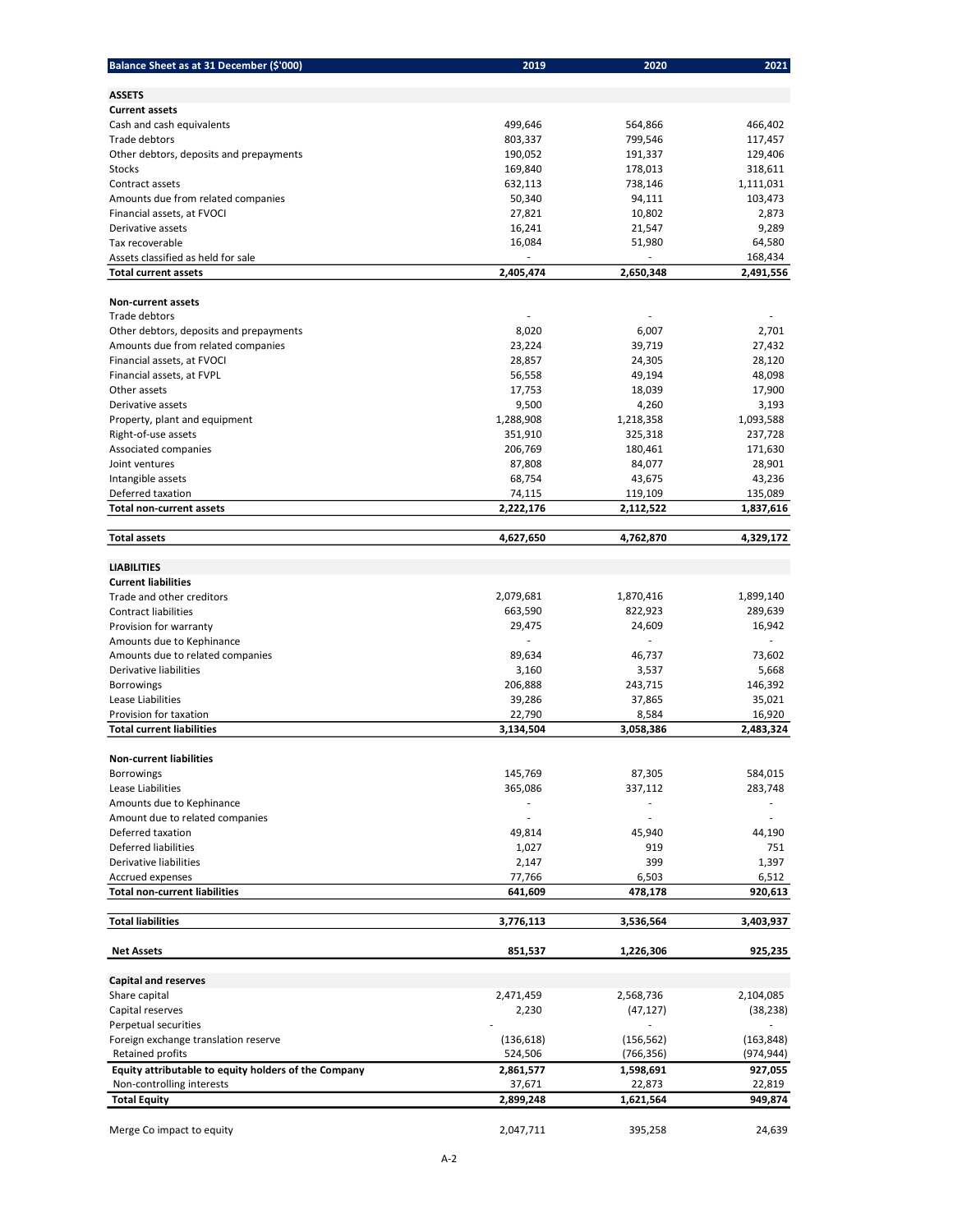# Appendix B

## PROPOSED COMBINATION CONDITIONS

All capitalised terms used and not defined in this Appendix B or this Announcement shall have the same meanings given to them in the Combination Framework Agreement, a copy of which is available for inspection during normal business hours at the registered office of Sembcorp Marine from the date of this Announcement until the date falling three months thereafter.

Sembcorp Marine Shareholders should note that the Sembcorp Marine Scheme is NOT conditional on the Keppel O&M Scheme. In the event that the requisite approval for the Sembcorp Marine Scheme is obtained, the Sembcorp Marine Scheme will proceed even if the Keppel O&M Scheme does not proceed. In such event, upon completion of the Sembcorp Marine Scheme, Sembcorp Marine will be delisted from SGX-ST and the Combined Entity will be listed on the Mainboard of the SGX-ST. Sembcorp Marine will become a wholly-owned subsidiary of the Combined Entity. Sembcorp Marine Shares held by Sembcorp Marine Shareholders will be exchanged for the Combined Entity Shares, which will be tradeable on the SGX-ST.

Pursuant to Clause 3.1 of the Combination Framework Agreement, the Proposed Combination is conditional upon the satisfaction (or, where applicable, the waiver) of the following conditions precedent:

- 1. Sembcorp Marine Shareholders' Approval: the approval of:
	- 1.1 the SCM Scheme by the SCM Scheme Shareholders at the SCM Scheme Meeting;
	- 1.2 the approval of the KOM Combination by Newco by the SCM Shareholders at the SCM EGM;
- 2. KCL Shareholders' Approval: the approval of the KOM Combination, the Asset Co Transaction and the KCL Distribution by the KCL Shareholders at the KCL EGM;
- 3. Satisfaction of SCM Scheme Conditions: the conditions to the SCM Scheme have been fulfilled or waived;
- 4. Completion of SCM Scheme: the completion of the SCM Scheme;
- 5. Completion of Asset Co Transaction: the completion of the Asset Co Transaction taking place immediately prior to the KOM Restructuring and the KOM Combination;
- 6. Completion of KOM Restructuring: upon completion of the Asset Co Transaction, the completion of the KOM Restructuring taking place immediately prior to the KOM Combination;
- 7. Regulatory Approvals: (1) all the Regulatory Approvals: (A) having been obtained or made on terms satisfactory to the Parties, acting reasonably; and (B) remaining in full force and effect from the date such Regulatory Approvals are obtained or granted up to the Relevant Date; (2) where relevant, all applicable waiting periods in relation to the Regulatory Approvals having expired or been terminated; (3) all conditions to which the Regulatory Approvals are subject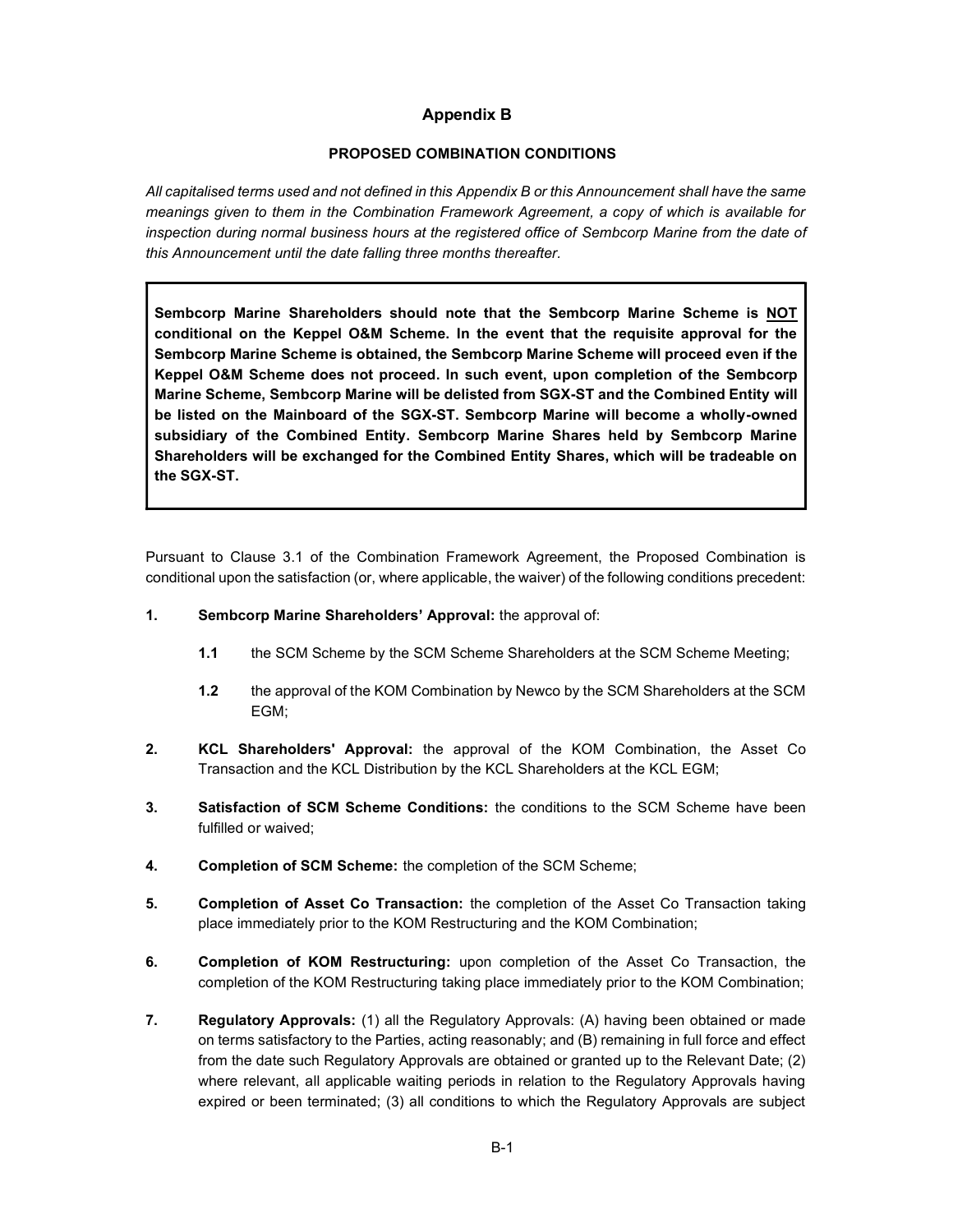and required to be satisfied as at the Relevant Date having been fulfilled; and (4) no Governmental Authority having issued or provided any Party with any indication that it will not or does not intend to grant the Regulatory Approvals on terms satisfactory to the Parties, acting reasonably. The Regulatory Approvals to be obtained for the purposes of fulfilling this Condition are limited to the following:

- 7.1 SIC Confirmations. confirmation from the SIC that Temasek Holdings (Private) Limited, KCL and parties acting in concert with them are not obliged, pursuant to or as a result of the issuance of the Newco Shares, to make an offer for SCM or Newco under Rule 14 of the Code;
- 7.2 MAS Exemption. exemption from MAS for Newco to comply with the prospectus registration requirements under the Securities and Futures Act in relation to the allotment and issue of the Newco Shares in connection with the Proposed Combination;

#### 7.3 SGX-ST Approvals.

- 7.3.1 in respect of the SCM Scheme only, the approval-in-principle from the SGX-ST for the SCM Scheme Document, the Transfer and the Listing, and the delisting of SCM and the approval in principle for the listing of the Newco Shares to be issued pursuant to the SCM Scheme; and
- 7.3.2 in respect of the KOM Combination only, the approval-in-principle from the SGX-ST for the issuance by KCL of the KCL Circular to Shareholders and the issuance by SCM of the SCM Circular to Shareholders and the approval in principle for the listing of the KOM Consideration Shares;
- 7.4 No Regulatory Impediment: no Governmental Authority having taken, or proposed and notified to any Party that the Governmental Authority may take, any steps (including the initiation of any investigation), and there being no law or ruling by any Governmental Authority, which would or the result of which may be to, prohibit, materially delay or restrict the Proposed Combination;
- 7.5 Authorisations. any approvals, clearances, consents, authorisations, exemptions and/or waivers ("Authorisations") from (and all notifications and/or filings to) each Governmental Authority which are necessary or appropriate in connection with the Proposed Combination having been obtained and remaining in full force and effect as at the Relevant Date (or any applicable waiting period thereunder having expired or been terminated). The Authorisations to be obtained for the purposes of fulfilling this Condition are:
	- 7.5.1 approval from the Administrative Council for Economic Defense (Brazil);
	- 7.5.2 approval from the Competition and Consumer Commission of Singapore; and
- 7.6 in relation to the KOM In-Scope Entities, approval from the Maritime Port Authority of Singapore ("MPA") in relation to the change in effective control of FueLNG Pte. Ltd. under the licence issued by the MPA for the supply of bunker in the Port of Singapore as a result of the Proposed Combination;
- 7.7 in relation to the SCM Group: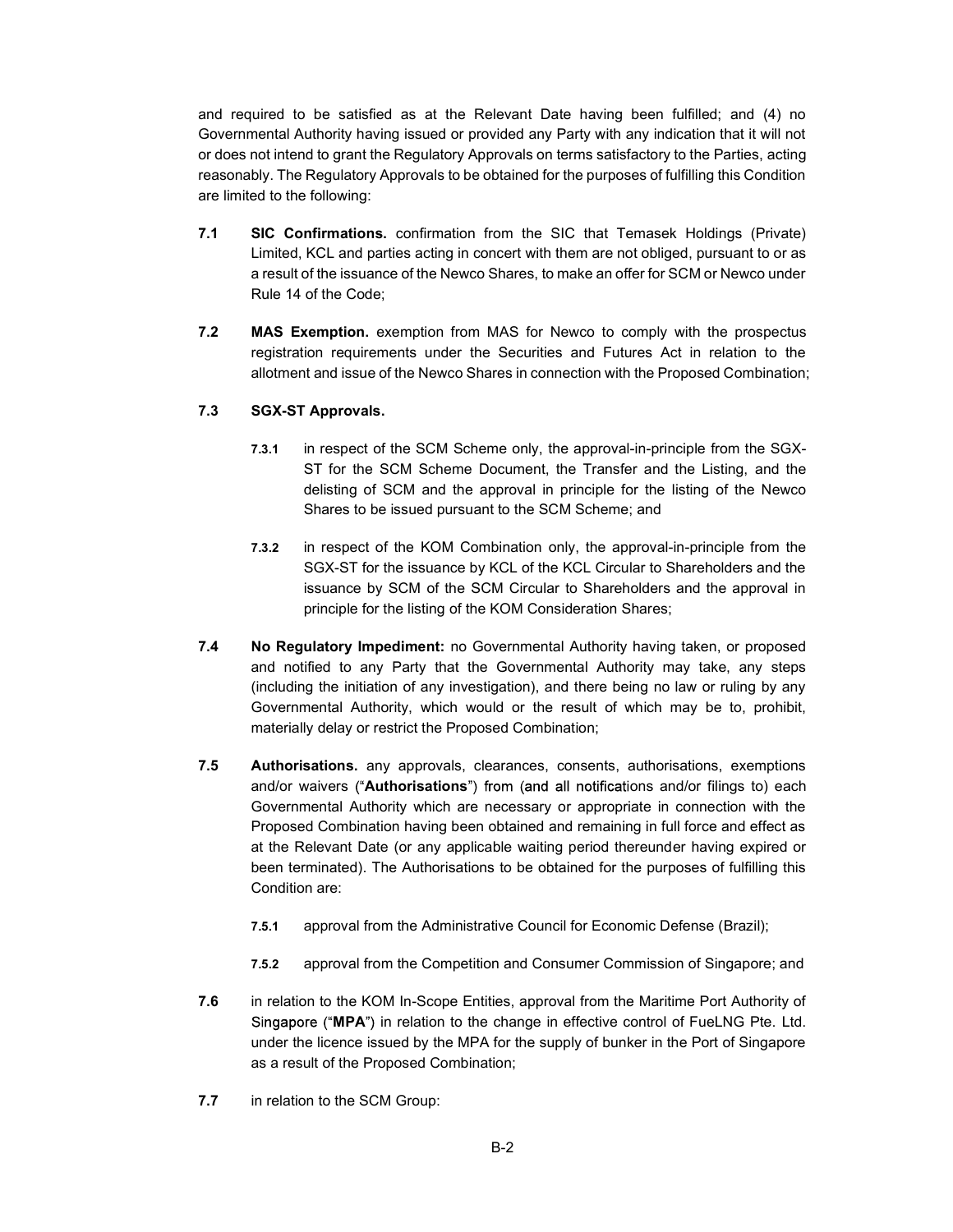- 7.7.1 approval from the MPA in relation to the change in effective control of Jurong Marine Services Private Limited under the public licence for towage services (harbour tug licence) granted under Section 81 of the Maritime and Port Authority Act 1996, as a result of the Proposed Combination; and
- 7.7.2 notification to the MPA in relation to the change in ownership of SCM Marine Integrated Yard Pte. Ltd. ("SMIY") under the letter dated 6 January 2021 from the MPA to SMIY specifying certain facilities as shipyards and/or specified offshore marine location for the purposes of port duties, as a result of the Proposed Combination; and
- 7.8 Others. such other Regulatory Approvals as may be identified and mutually agreed by the Parties within 30 days from the date of the Combination Framework Agreement;

#### 8. SCM Warranties:

- 8.1 the SCM Warranties set out in the Combination Framework Agreement:
	- 8.1.1 which are qualified as to materiality being true and correct; and
	- 8.1.2 which are not qualified as to materiality being true and correct in all material respects,

in each case as at the date of the Combination Framework Agreement and as at the Relevant Date as though made on and as at that date except to the extent any such SCM Warranty expressly relates to an earlier date (in which case as at such earlier date); and

8.2 SCM shall have, as at the Relevant Date performed and complied in all material respects with all of its covenants, undertakings and agreements contained in the Combination Framework Agreement which SCM is required to perform or comply with, on or prior to the Relevant Date and which are material in the context of the Proposed Combination;

#### 9. KCL Warranties:

- 9.1 the KCL Warranties set out in the Combination Framework Agreement:
	- 9.1.1 which are qualified as to materiality being true and correct; and
	- 9.1.2 which are not qualified as to materiality being true and correct in all material respects,

in each case as at the date of the Combination Framework Agreement and as at the Relevant Date as though made on and as at that date except to the extent any such KCL Warranty expressly relates to an earlier date (in which case as at such earlier date); and

9.2 KCL shall have, as at the Relevant Date performed and complied in all material respects with all of its covenants, undertakings and agreements contained in the Combination Framework Agreement which KCL is required to perform or comply with,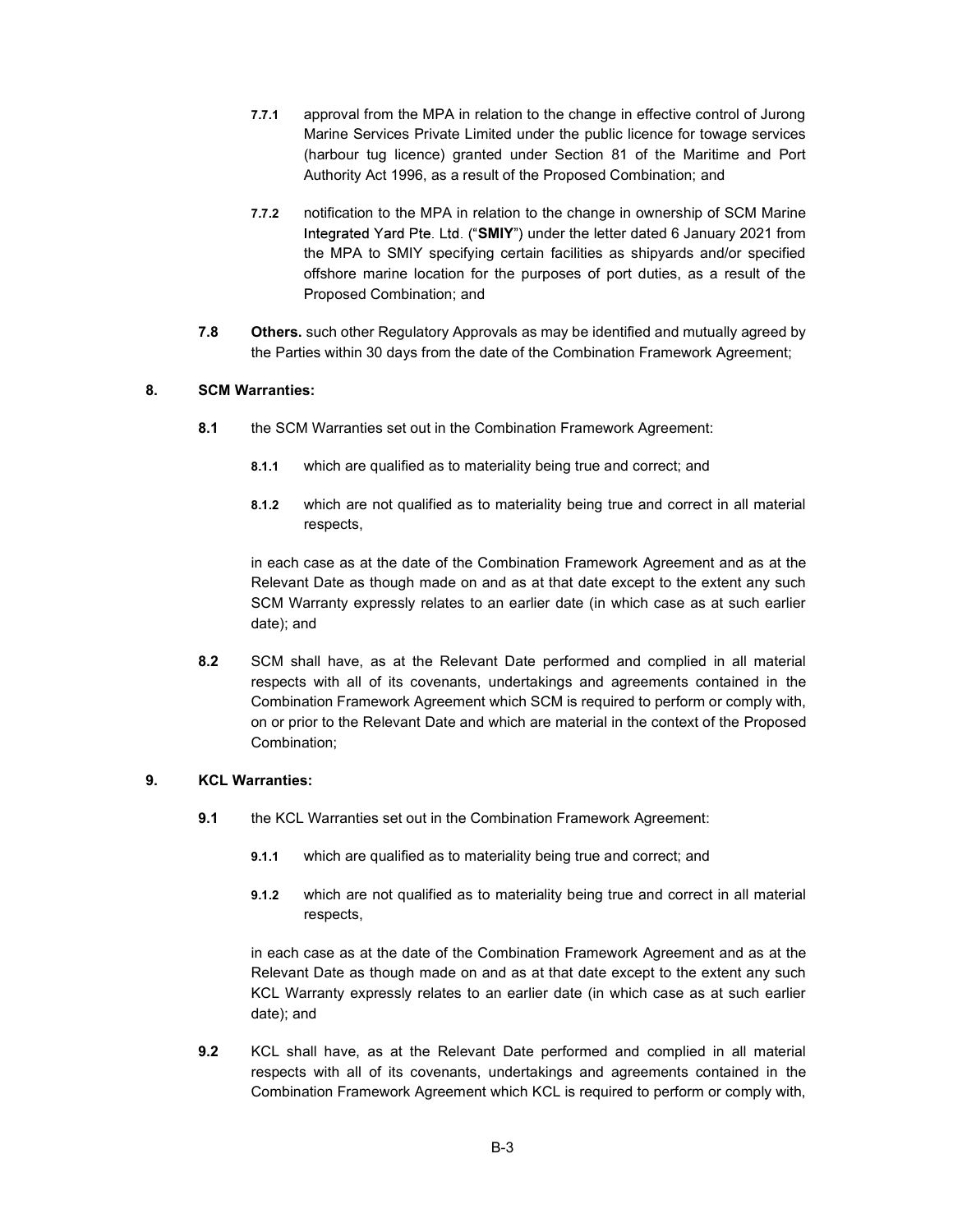on or prior to the Relevant Date and which are material in the context of the Proposed Combination;

- 10. No SCM Material Adverse Change: a diminution in the net tangible asset of the SCM Group (as set out in the SCM Audited FY2021 Financial Statements) by an amount in excess of S\$600 million as at the Subsequent Financials Accounts Date, based on the Last SCM Subsequent Financials (calculated on the same basis as the calculation of the net tangible assets of the SCM Group in the SCM Audited FY2021 Financial Statements) (an "SCM Material Adverse Change"); and
- 11. No KOM Material Adverse Change: a diminution in the net tangible asset of the KOM In-Scope Group (based on the KOM Pro Forma Financial Statements) by an amount in excess of S\$600 million as at the Subsequent Financials Accounts Date based on the Last KOM Subsequent Financials (calculated on the same basis as the calculation of the net tangible assets of the KOM In-Scope Group in the KOM Pro Forma Financial Statements) (a "KOM Material Adverse Change"). For the avoidance of doubt, any financing or indebtedness to be incurred by a KOM In-Scope Entity for paying the Cash Component shall be disregarded in computing any decrease in the net tangible assets of the KOM In-Scope Group.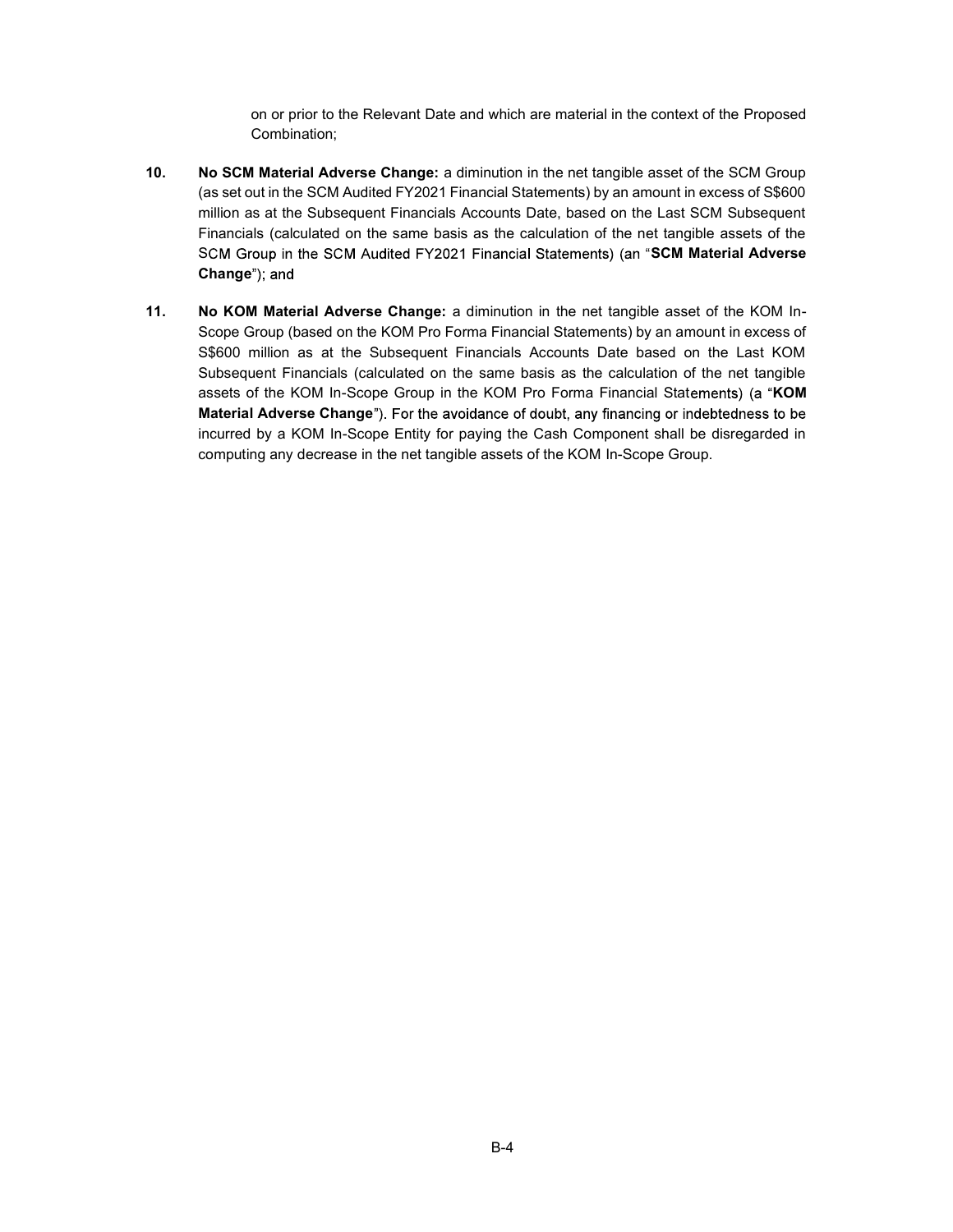# Appendix C

#### THE SEMBCORP MARINE SCHEME

All capitalised terms used and not defined in this Appendix C or this Announcement shall have the same meanings given to them in the Sembcorp Marine Implementation Agreement, a copy of which is available for inspection during normal business hours at the registered office of Sembcorp Marine from the date of this Announcement until the date falling three months thereafter. Unless otherwise defined, all references to Clauses and Schedules in this Appendix C refer to the clauses and schedules of the Sembcorp Marine Implementation Agreement.

## 1. THE SEMBCORP MARINE SCHEME

- 1.1 Pursuant to the Sembcorp Marine Implementation Agreement:
	- 1.1.1 subject to the SCM Scheme Conditions being satisfied or waived as the case may be and the Sembcorp Marine Scheme becoming effective on its terms, all of the SCM Scheme Shares will be transferred to the Combined Entity:
		- (i) fully paid up;
		- (ii) free from all Encumbrances; and
		- (iii) together with all rights, benefits and entitlements attaching thereto as at the Sembcorp Marine Scheme Effective Date and thereafter attaching thereto, including the right to receive and retain all dividends, rights and other distributions (if any) declared, paid or made by Sembcorp Marine to the Sembcorp Marine Shareholders on or after the Sembcorp Marine Scheme Effective Date;
	- 1.1.2 the listing status of Sembcorp Marine on the Mainboard of the SGX-ST will be transferred to the Combined Entity resulting in the listing and admission of the Combined Entity to the Official List of the Mainboard of the SGX-ST (the "Transfer and the Listing");
	- 1.1.3 the Sembcorp Marine Shares will, in conjunction with the Transfer and the Listing, be delisted and withdrawn from the Mainboard of the SGX-ST;
	- 1.1.4 in consideration of the transfer of the SCM Scheme Shares referred to in paragraph 1.1.1 above and the Transfer and the Listing, the Combined Entity agrees that upon the Sembcorp Marine Scheme becoming effective in accordance with its terms, it will allot and issue one new Combined Entity Share for every SCM Scheme Share held by the Sembcorp Marine Shareholders as at the Sembcorp Marine Scheme Record Date; and

upon completion of the Transfer and the Listing, all the Combined Entity Shares will be listed on the Mainboard of the SGX-ST and will be freely tradeable, upon the terms and subject to the conditions of the Combination Framework Agreement.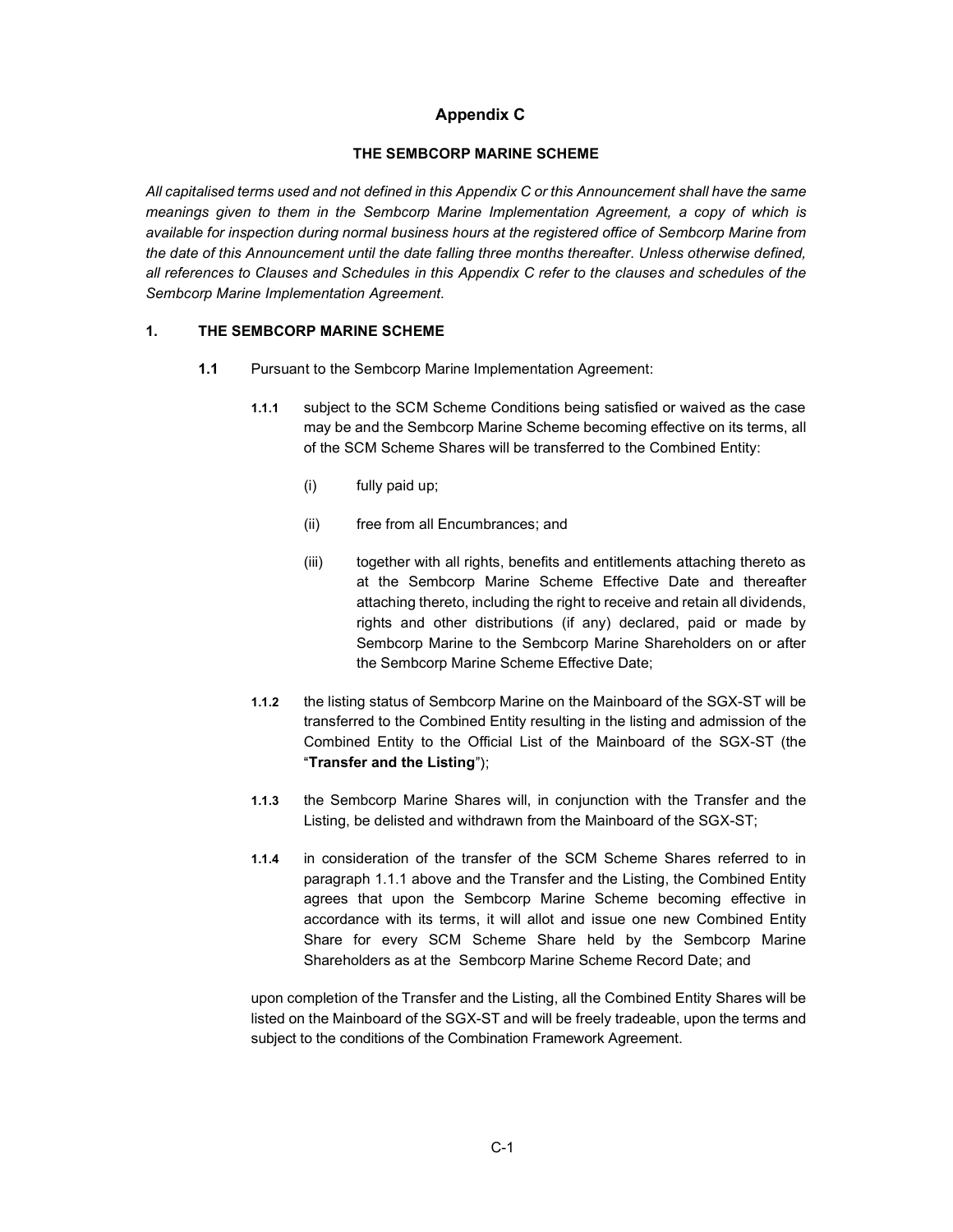#### 2. SEMBCORP MARINE SCHEME CONDITIONS

- 2.1 Sembcorp Marine Scheme Conditions. The Acquisition is conditional upon the satisfaction (or, where applicable, the waiver) of the following conditions precedent to the implementation of the Sembcorp Marine Scheme ("SCM Scheme Conditions"):
	- 2.1.1 Approval by Scheme Shareholders: the approval of the Sembcorp Marine Scheme by a majority in number representing three-fourths in value of the SCM Scheme Shares held by SCM Scheme Shareholders present and voting either in person or by proxy at the Scheme Meeting pursuant to the requirements of Section 210(3AB) of the Companies Act;
	- 2.1.2 Court Order: the grant of the Court Order sanctioning the Sembcorp Marine Scheme and such Court Order having become final;
	- 2.1.3 Lodgement of Court Order with ACRA: the lodgement of the Court Order with ACRA in accordance with Section 210(5) of the Companies Act;
	- 2.1.4 Regulatory Approvals: prior to the first application to the Court for the order to convene the Scheme Meeting, all the Regulatory Approvals having been obtained or granted and remaining in full force and effect from the date such Regulatory Approvals are obtained or granted up to the Relevant Date, and where such Regulatory Approvals are subject to conditions to be fulfilled by the Relevant Date, such conditions being satisfied on or prior to the Relevant Date; and
	- 2.1.5 No Regulatory Impediment: between the date of the Sembcorp Marine Implementation Agreement and up to the Relevant Date no Governmental Authority having taken, or proposed and notified to any Party that the Governmental Authority may take, any steps (including the initiation of any investigation), and there being no law or ruling by any Governmental Authority, which would or the result of which may be to, prohibit, materially delay or restrict the Sembcorp Marine Scheme.

Any non-fulfilment of the SCM Scheme Condition in paragraph 2.1.5 above (in relation to there being no regulatory impediment) is capable of being waived with the consent in writing of both Parties (to the extent legally permissible).

For the avoidance of doubt, the Parties agree that the SCM Scheme Conditions in paragraph 2.1.1 above (in relation to approval of the Sembcorp Marine Scheme by the SCM Scheme Shareholders), paragraph 2.1.2 above (in relation to the grant of the Court Order), paragraph 2.1.3 above (in relation to the lodgement of the Court Order) and paragraph 2.1.4 above (in relation to Regulatory Approvals) are not capable of being waived by either Party or both Parties.

## 3. SEMBCORP MARINE SCHEME CONSIDERATION

3.1 In consideration of the transfer of the SCM Scheme Shares from the SCM Scheme Shareholders to the Combined Entity referred to in paragraph 1.1.1 above and the Transfer and the Listing in paragraph 1.1.2 above, the Combined Entity shall allot and issue one Combined Entity Share for each SCM Scheme Share (the "Scheme Consideration") held by the SCM Scheme Shareholders as at the Record Date.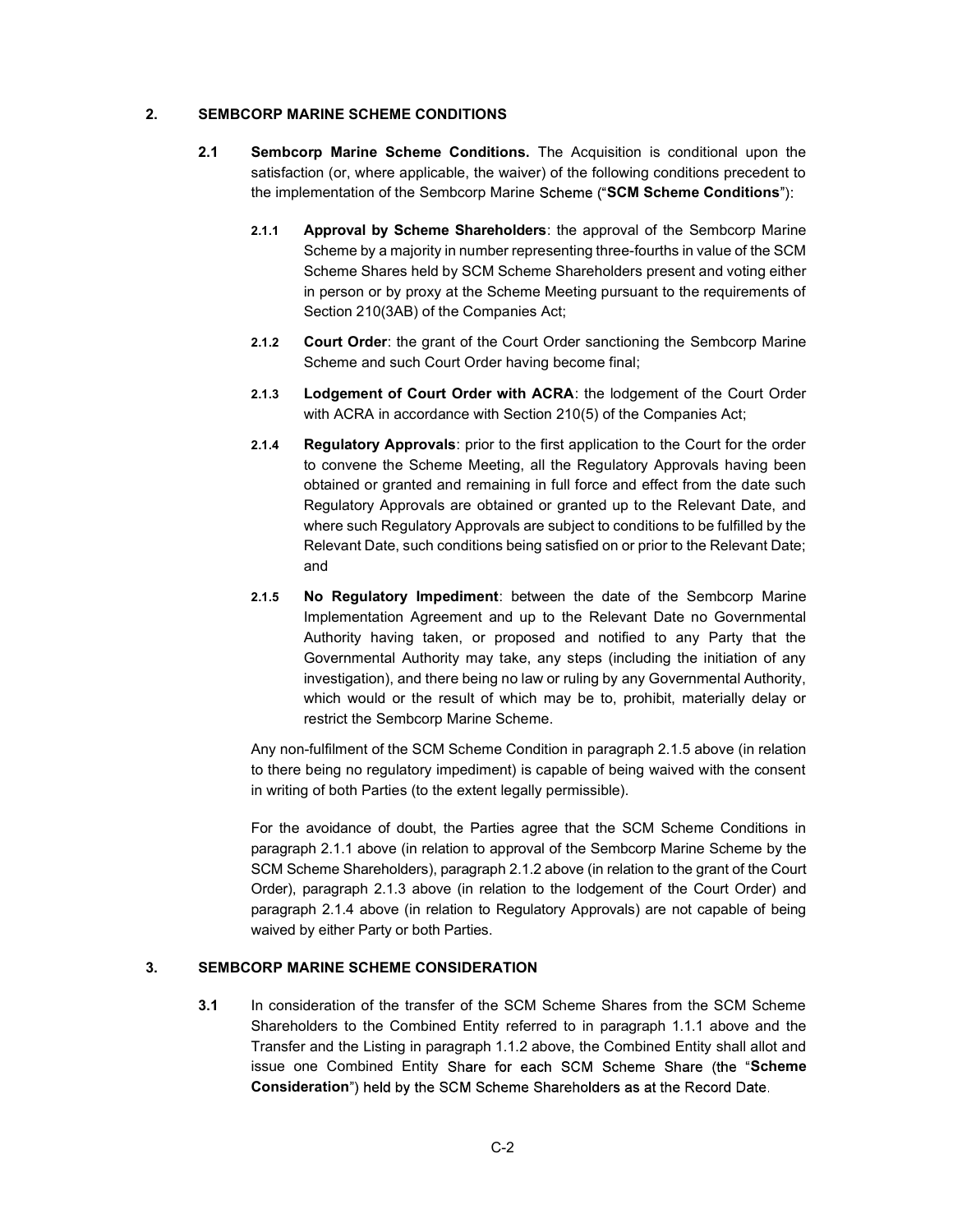3.2 The new Newco Shares to be issued pursuant to the SCM Scheme will, when allotted and issued, be validly authorised, validly issued and outstanding, fully paid and nonassessable and free from Encumbrances (other than restrictions arising out of applicable securities laws), shall rank pari passu in all respects with all Newco Shares as at the date of their issue, and all consents, authorisations, approvals or waivers from any governmental agencies or third parties necessary for such issuance have been or will, prior to such issuance, be obtained.

#### 4. TERMINATION OF THE SEMBCORP MARINE SCHEME

- 4.1 Notification of Failure of Sembcorp Marine Scheme Conditions. If (i) any of the SCM Scheme Conditions is not satisfied (or duly waived); or (ii) there is an act, omission, event or occurrence that will or, as far as SCM or Newco (as the case may be) is aware, is likely to prevent any of the SCM Scheme Conditions from being satisfied, SCM or Newco (as the case may be) shall immediately notify the other Party in writing (and in any event prior to the Relevant Date).
- 4.2 Right to Terminate. If any of the SCM Scheme Conditions set out in paragraph 2.1.1 above (in relation to approval of the SCM Scheme by the SCM Scheme Shareholders), paragraph 2.1.2 above (in relation to the grant of the Court Order), paragraph 2.1.3 above (in relation to the lodgement of the Court Order), paragraph 2.1.4 above (in relation to Regulatory Approvals) or, if the SCM Scheme has not become effective in accordance with its terms on or before 5.00 p.m. on the Long-Stop Date, the Sembcorp Marine Implementation Agreement shall terminate automatically.
- 4.3 Effect of Termination. In the event of termination of the Sembcorp Marine Implementation Agreement pursuant to Clause 4 of the Sembcorp Marine Implementation Agreement:
	- 4.3.1 the Sembcorp Marine Implementation Agreement (other than the Surviving Provisions which shall survive termination of the Sembcorp Marine Implementation Agreement) shall cease to have any further force or effect as between the Parties;
	- 4.3.2 the Parties shall be released and discharged from their respective obligations under the Sembcorp Marine Implementation Agreement; and
	- 4.3.3 no Party shall have any claim against the other Parties under the Sembcorp Marine Implementation Agreement, save in respect of the Surviving Provisions.

#### 5. EFFECTIVE DATE OF THE SEMBCORP MARINE SCHEME

The Parties agree that, subject to the fulfilment of all SCM Scheme Conditions, the Effective Date shall be the date on which a copy of the Court Order has been delivered to ACRA for lodgement pursuant to Section 210(5) of the Companies Act.

## 6. THE SEMBCORP MARINE CIRCULAR

Further information on the Sembcorp Marine Scheme and the terms and conditions upon which the Sembcorp Marine Scheme will be implemented by Sembcorp Marine and the Combined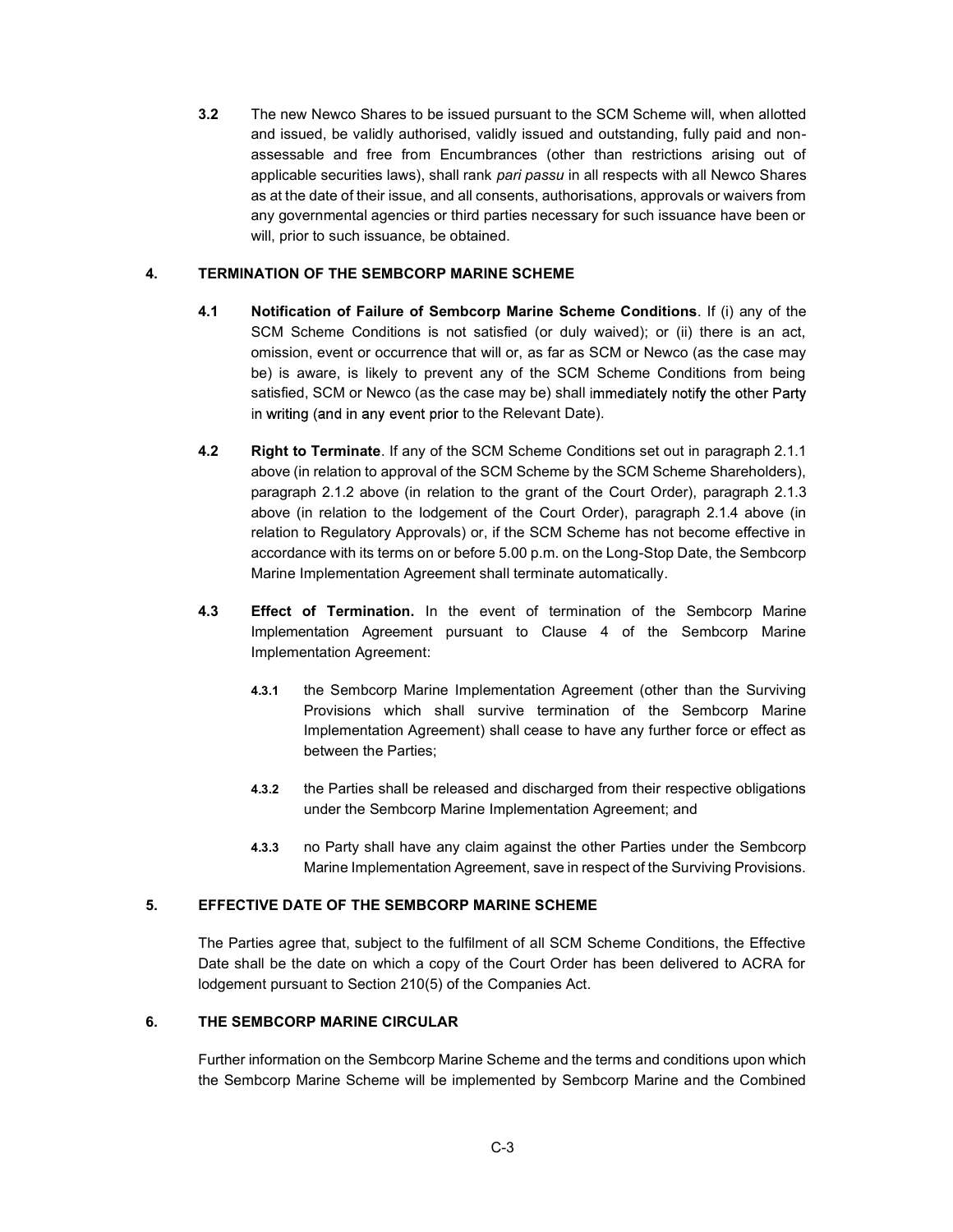Entity will be set out in the Sembcorp Marine Circular to be issued by Sembcorp Marine to the Sembcorp Marine Shareholders containing, inter alia, details of the Sembcorp Marine Scheme.

## 7. DELISTING

Upon the Sembcorp Marine Scheme becoming effective and binding in accordance with the terms of the Sembcorp Marine Circular, the listing status of Sembcorp Marine on the Mainboard of the SGX-ST shall be transferred to the Combined Entity resulting in the listing and admission of the Combined Entity to the Official List of the Mainboard of the SGX-ST. The Sembcorp Marine Shares will, in conjunction with the Transfer and the Listing, be delisted and withdrawn from the Mainboard of the SGX-ST.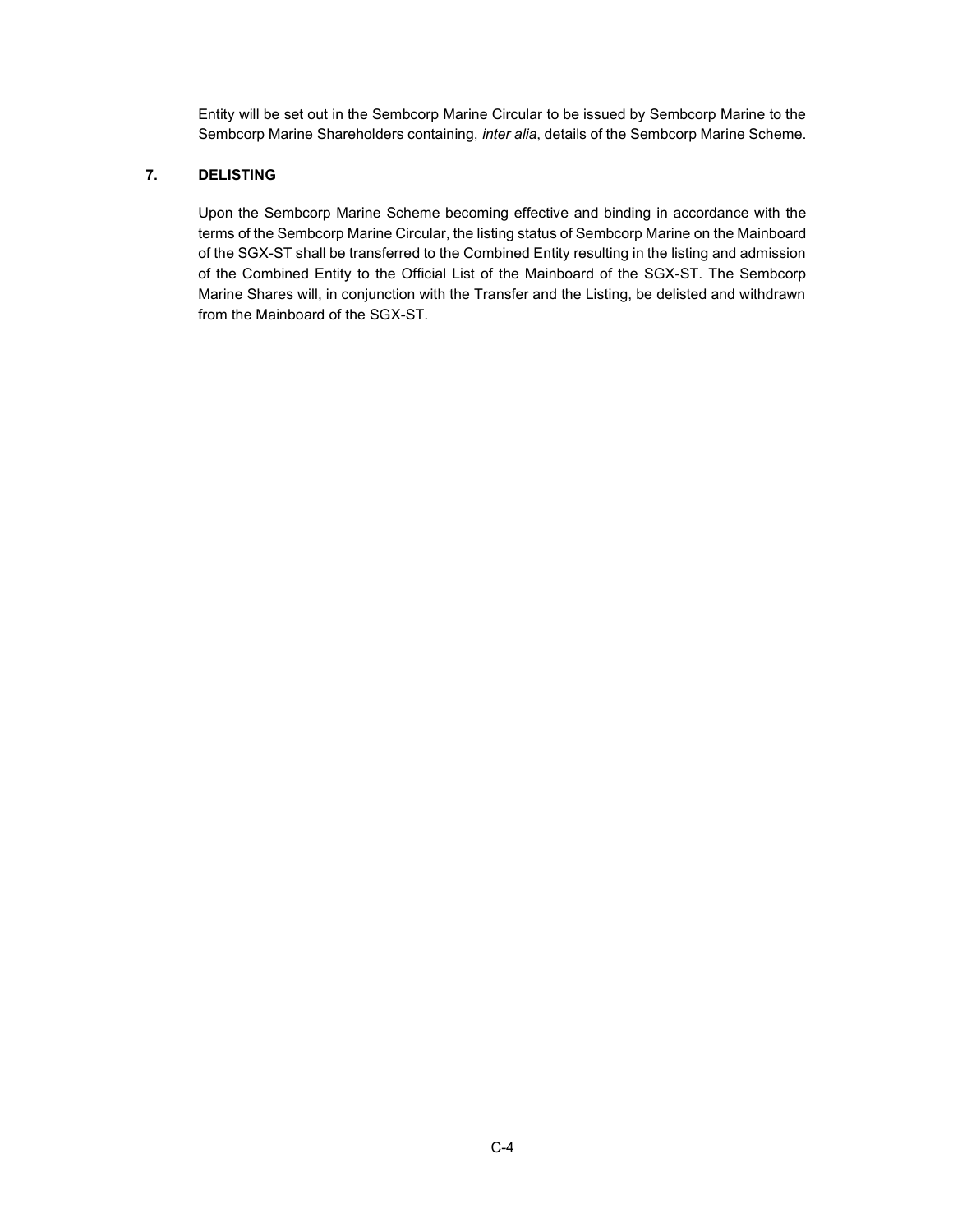# Appendix D

## THE KEPPEL O&M SCHEME

All capitalised terms used and not defined in this Appendix D or this Announcement shall have the same meanings given to them in the Keppel O&M Implementation Agreement, a copy of which is available for inspection during normal business hours at the registered office of Sembcorp Marine from the date of this Announcement until the date falling three months thereafter. Unless otherwise defined, all references to Clauses and Schedules in this Appendix D refer to the clauses and schedules of the Keppel O&M Implementation Agreement.

## 1. THE KEPPEL O&M SCHEME

- 1.1 Pursuant to the Keppel O&M Implementation Agreement:
	- 1.1.1 subject to the KOM Scheme Conditions (as defined in the KOM Implementation Agreement) being satisfied or waived as the case may be and the KOM Scheme becoming effective on its terms, all of the KOM Shares (excluding treasury Shares) will be transferred to Newco (the "KOM Scheme"):
		- (i) fully paid up;
		- (ii) free from all Encumbrances; and
		- (iii) together with all rights, benefits and entitlements attaching thereto as at the KOM Scheme Effective Date and thereafter attaching thereto, including the right to receive and retain all dividends, rights and other distributions (if any) declared, paid or made by KOM to the KOM Shareholder on or after the KOM Scheme Effective Date; and
	- 1.1.2 the consideration payable by Newco (the "KOM Consideration") for the KOM Shares to be acquired pursuant to the KOM Scheme will be satisfied by the allotment and issue of the KOM Consideration Shares to KCL and such other persons as KCL may direct pursuant to the KCL Distribution.
- 1.2 KCL further agrees that in the event that the KOM Scheme cannot be proceeded with solely by reason of the Court not granting the KOM Scheme Court Sanction and subject to the other Conditions being fulfilled as at the Closing Date, KCL shall procure and ensure that all the KOM Shares shall be transferred to Newco in consideration for the KOM Consideration as set out in Clause 1.1.2 by way of the KOM Share Transfer to be delivered to Newco on the Closing Date.

#### 2. KEPPEL O&M SCHEME CONDITIONS

- 2.1 Keppel O&M Scheme Conditions. The Acquisition is conditional upon the satisfaction of the following conditions precedent to the implementation of the KOM Scheme ("KOM Scheme Conditions"):
	- 2.1.1 Court Order: the grant of the Court Order sanctioning the KOM Scheme and such Court Order having become final; and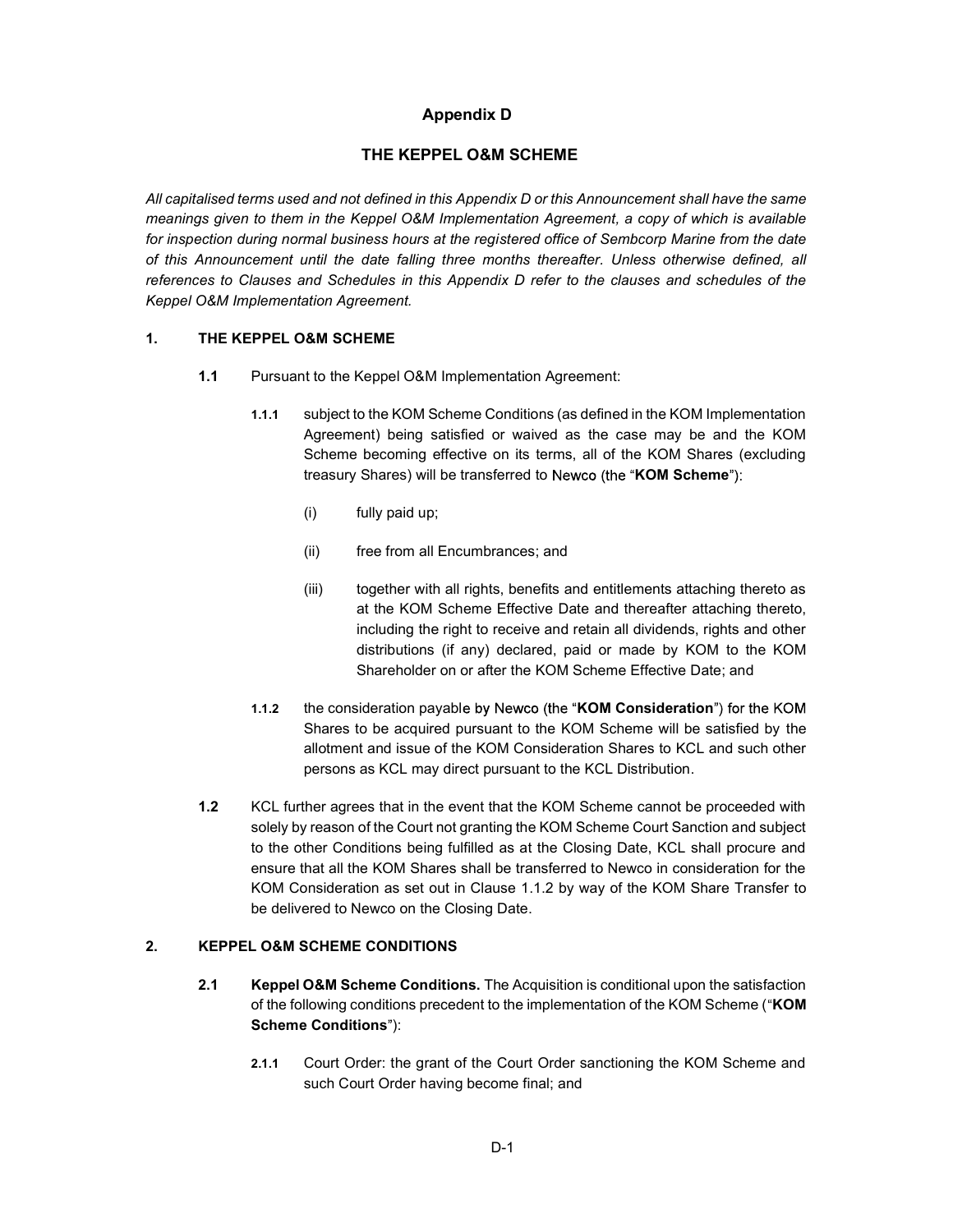2.1.2 Lodgement of Court Order with ACRA: the lodgement of the Court Order with ACRA in accordance with Section 210(5) of the Companies Act.

The KOM Scheme Conditions are not capable of being waived by any Party.

#### 3. KEPPEL O&M SCHEME CONSIDERATION

- 3.1.1 In consideration of the transfer of the KOM Scheme Shares from the KOM Scheme Shareholders to Newco referred to in paragraph 1.1.1 above, Newco shall allot and issue one (1) Newco Share for each KOM Scheme Share (the "Scheme Consideration") held by the KOM Scheme Shareholders as at the Record Date.
- 3.1.2 The new Newco Shares to be issued pursuant to the KOM Scheme will, when allotted and issued, be validly authorised, validly issued and outstanding, fully paid and non-assessable and free from Encumbrances (other than restrictions arising out of applicable securities laws), shall rank pari passu in all respects with all Newco Shares as at the date of their issue, and all consents, authorisations, approvals or waivers from any governmental agencies or third parties necessary for such issuance have been or will, prior to such issuance, be obtained.

## 4. TERMINATION OF THE SEMBCORP MARINE SCHEME

#### 4.1 Automatic Termination

The Keppel O&M Implementation Agreement shall automatically terminate if the Framework Agreement is terminated in accordance with the terms thereof.

#### 4.2 Right to Terminate.

Subject to the necessary consent being obtained under Clause 2.3.4 of the Framework Agreement, if the KOM Scheme has not become effective in accordance with its terms on or before 5.00 p.m. on the Cut-Off Date, either Party may immediately terminate the Keppel O&M Implementation Agreement by notice in writing to the other Party. Notwithstanding any provision in the Keppel O&M Implementation Agreement, the person whose consent needs to be obtained under Clause 2.3.4 of the Framework Agreement shall have a right to enforce and/or enjoy the benefit of Clause 4.2 of the Keppel O&M Implementation Agreement.

- 4.3 Effect of Termination. In the event of termination of the Keppel O&M Implementation Agreement pursuant to Clause 4 of the Keppel O&M Implementation Agreement:
	- 4.3.1 the Keppel O&M Implementation Agreement (other than the Surviving Provisions which shall survive termination of the Keppel O&M Implementation Agreement) shall cease to have any further force or effect as between the Parties;
	- 4.3.2 the Parties shall be released and discharged from their respective obligations under the Keppel O&M Implementation Agreement; and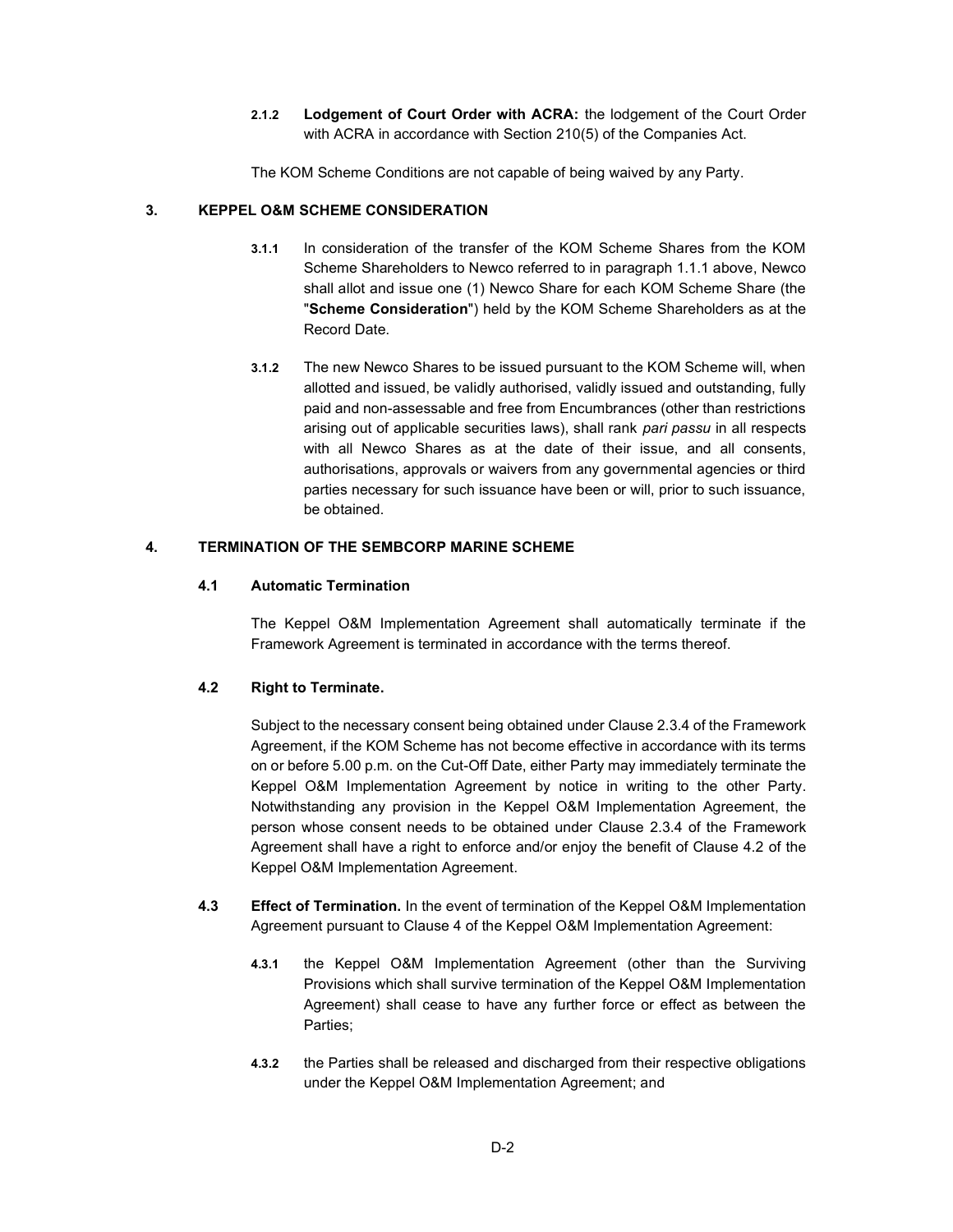4.3.3 no Party shall have any claim against the other Parties under the Keppel O&M Implementation Agreement, save in respect of the Surviving Provisions.

## 5. EFFECTIVE DATE OF THE KEPPEL O&M SCHEME

The Parties agree that, subject to the fulfilment of all KOM Scheme Conditions, the Effective Date shall be the date on which a copy of the Court Order has been delivered to ACRA for lodgement pursuant to Section 210(5) of the Companies Act.

## 6. KEPPEL CIRCULAR

Further information on the KOM Scheme and the terms and conditions upon which the KOM Scheme will be implemented by Keppel O&M and the Combined Entity will be set out in the Keppel Circular to be issued by Keppel to the Keppel Shareholders containing, inter alia, details of the KOM Scheme.